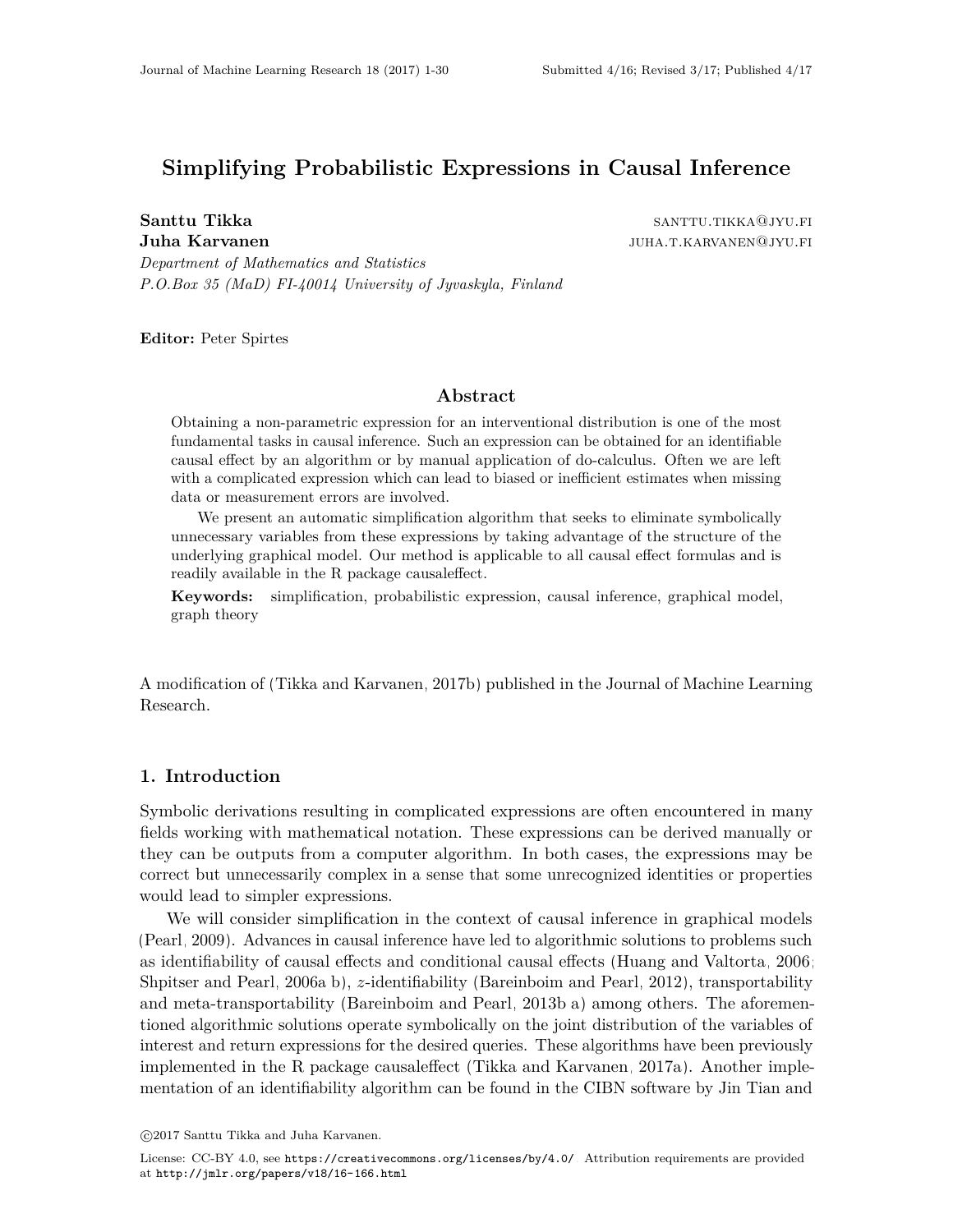Lexin Liu freely available from <http://web.cs.iastate.edu/~jtian/Software/CIBN.htm>. However, the algorithms themselves are imperfect in a sense that they often output an expression that is complicated and far from ideal. The question is whether there exists a simpler expression that is still a solution to the original problem.

Simplification of expressions may provide significant benefits. First, a simpler expression can be understood and reported more easily. Second, evaluating a simpler expression will be less of a computational burden due to reduced dimensionality of the problem. Third, in situations where estimation of causal effects is of interest and missing data is a concern, eliminating variables with missing data from the expression has clear advantages. The same applies to variables with measurement error.

We begin with presenting in Section [2](#page-3-0) a general form of probabilistic expressions that are often encountered in causal inference. In this paper probabilistic expressions are formed by products of non-parametric conditional distributions of some variables and summations over the possible values of these variables. Simplification in this case is the process of eliminating terms from these expressions by carrying out summations. As our expressions correspond to causal effects, the expressions themselves take a specific form.

Causal models are typically associated with a directed acyclic graph (DAG) which represents the functional relationships between the variables of interest. In situations where the joint distribution is faithful, meaning that no additional conditional independences are generated by the joint distribution [\(Spirtes et al., 2000\)](#page-29-5), the conditional independence properties of the variables can be read from the graph itself through a concept known as d-separation [\(Geiger et al., 1990\)](#page-28-4). We will use d-separation as our primary tool for operating on the probabilistic expressions. The reader is assumed to be familiar with a number of graph theoretic concepts that are explained for example in [\(Koller and Friedman, 2009\)](#page-28-5) and used throughout the paper.

Our simplification procedure is built on the definition of simplification sets, which is presented in Section [3.](#page-5-0) We continue by introducing a sound and complete simplification algorithm for probabilistic expressions defined in Section [2](#page-3-0) for which these simplification sets exist. The algorithm takes as an input the expression to be simplified and the graph induced by the underlying causal model, and proceeds to construct a joint distribution of the variables contained in the expression by using the d-separation criteria. Higher level algorithms that use this simplification procedure are presented in Section [4.](#page-11-0) These include an algorithm for the simplification of a nested expression and an algorithm for the simplification of a quotient of two expressions. Section [5](#page-13-0) contains examples on the application of these algorithms. We have also updated the causaleffect R-package to automatically apply these simplification procedures to causal effect expressions.

As a motivating example we present an expression of a causal effect given by the ID algorithm of [Shpitser and Pearl \(2006a\)](#page-29-2) that can be simplified. The complete derivation of this effect can be found in Appendix [C.](#page-5-0) The causal effect of *X* on  $Z_1, Z_2, Z_3$  and *Y* is identifiable in the graph of Figure [1](#page-2-0) and application of the ID algorithm gives

$$
P(Z_1|Z_2, X)P(Z_3|Z_2) \frac{\sum_{X} P(Y|Z_2, X, Z_3, Z_1) P(Z_3|Z_2, X) P(X|Z_2) P(Z_2)}{\sum_{X, Y} P(Y|Z_2, X, Z_3, Z_1) P(Z_3|Z_2, X) P(X|Z_2) P(Z_2)} \times \frac{\sum_{X, Z_3, Y} P(Y|Z_2, X, Z_3, Z_1) P(Z_3|Z_2, X) P(X|Z_2) P(Z_2)}{X, Z_3, Y}
$$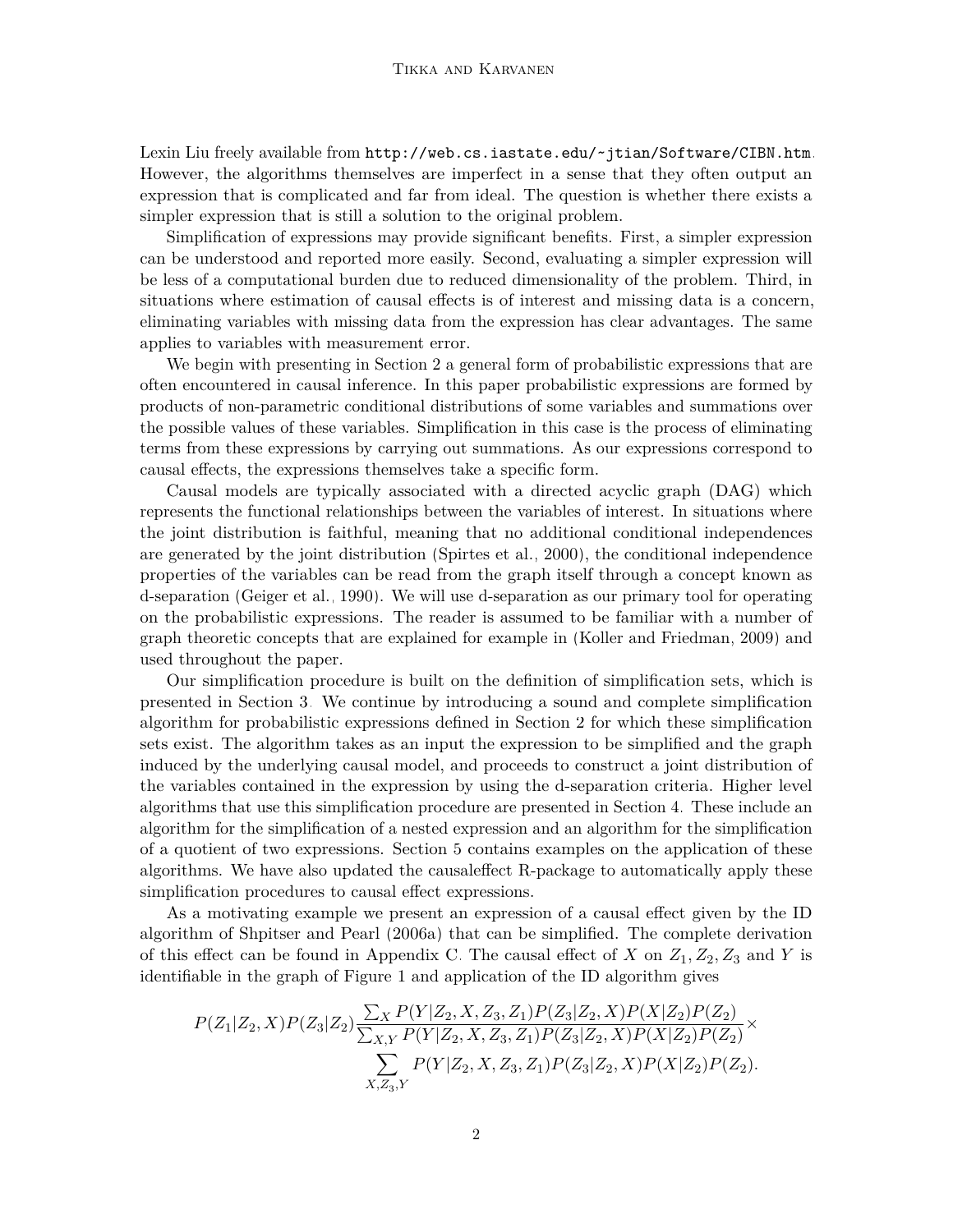<span id="page-2-0"></span>

Figure 1: A graph for the introductory example on simplification.

It turns out that there exists a significantly simpler expression,

<span id="page-2-1"></span>
$$
P(Z_1|Z_2, X)P(Z_2) \sum_X P(Y|Z_2, X, Z_3, Z_1)P(Z_3|Z_2, X)P(X|Z_2),\tag{1}
$$

for the same causal effect. This expression can be obtained without any knowledge of the underlying model by using standard probability manipulations. However, this requires that a favorable choice is made for the ordering of the nodes of the graph in the ID algorithm. In the case that we had chosen an ordering where  $Z_1$  precedes  $Z_3$ , the term for  $Z_3$  would instead be  $P(Z_3|Z_2, Z_1, X)$  and simplification would require knowledge about the underlying graph. We will take another look at this example later in Section [5](#page-13-0) where we describe in detail how our procedure can be used to find expression [\(1\)](#page-2-1).

Our simplification procedure is different from the well-known exact inference method of minimizing the amount of numerical computations when evaluating expressions for conditional and marginal distributions by changing the order of summations and multiplications in the expression. Variants of this method are known by different names depending on the context, such as Bayesian variable elimination [\(Koller and Friedman, 2009\)](#page-28-5) and the sum-product algorithm [\(Bishop, 2006\)](#page-28-6) which is a generalization of belief propagation [\(Pearl,](#page-29-6) [1988;](#page-29-6) [Lauritzen and Spiegelhalter, 1988\)](#page-28-7). Efficient computational methods exist for causal effects as well, such as [\(Shpitser et al., 2011\)](#page-29-7). The general principle is the same in all of the variants, and no symbolic simplification is performed.

In our setting simplification can be defined explicitly but in general it is difficult to say what makes one expression simpler than another. [Carette](#page-28-8) [\(2004\)](#page-28-8) provides a formal definition for simplification in the context of Computer Algebra Systems (CAS) that operate on algebraic expressions. Modern CAS systems such as Mathematica [\(Wolfram Research](#page-29-8) [Inc., 2015\)](#page-29-8) and Maxima [\(Maxima, 2014\)](#page-28-9) implement techniques for symbolic simplification. [Bailey et al.](#page-28-10) [\(2014\)](#page-28-10) and references therein discuss simplification techniques in CAS systems further. However to the best of our knowledge, the symbolic simplification procedures for probabilistic expressions described in this paper have neither been given previous attention nor implemented in any existing system.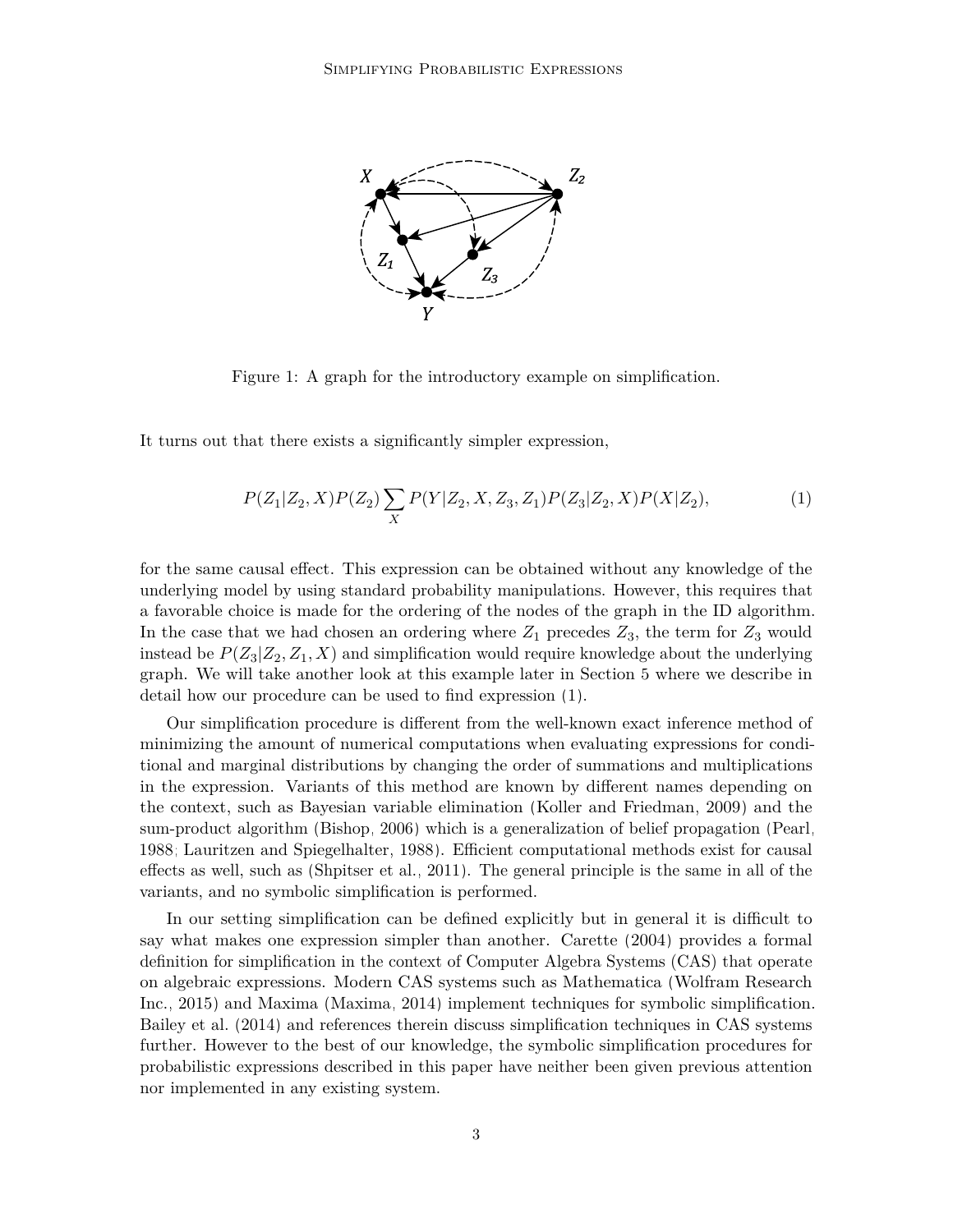#### <span id="page-3-0"></span>**2. Probabilistic Expressions**

Every expression that we consider is defined in terms of a set of variables **W**. As we are interested in probabilistic expressions, we also assume a joint probability distribution *P* for the variables of **W**. The most basic of expressions are called atomic expressions which will be the main focus of this paper.

**Definition 1 (Atomic expression)** *Let* **W** *be a set of p discrete random variables and let P be any joint distribution of* **W***. An atomic expression is a pair*

$$
A=A[\mathbf{W}]=\langle \mathbf{T},\mathbf{S}\rangle,
$$

*where*

- 1. **T** is a set of pairs  $\{\langle V_1, \mathbf{C}_1 \rangle, \ldots, \langle V_n, \mathbf{C}_n \rangle\}$  such that for each  $V_i$  and  $\mathbf{C}_i$  it holds that  $V_i \in \mathbf{W}$ ,  $\mathbf{C}_i \subseteq \mathbf{W}$ ,  $V_i \notin \mathbf{C}_i$  and  $V_i \neq V_j$  for  $i \neq j$ .
- 2. **S** is a set  $\{S_1, \ldots, S_m\} \subseteq \mathbf{W}$  such that for each  $i = 1, \ldots, m$  it holds that  $S_i = V_j$  for *some*  $j \in \{1, ..., n\}$ *.*

*The value of an atomic expression A is*

$$
P_A = \sum_{\mathbf{S}} \prod_{i=1}^n P(V_i | \mathbf{C}_i).
$$

The probabilities  $P(V_i|\mathbf{C}_i)$  are referred to as the terms of the atomic expression. A term  $P(V_i|\mathbf{C}_i)$  is said to contain a variable *V* if  $V_i = V$  or  $V \in \mathbf{C}_i$ . A term for a variable *V* refers to a term  $P(V|\cdot)$ . We also use the shorthand notation  $V[A] := \{V_1, \ldots V_n\}$ . As **S** is a set, we will only sum over a certain variable once. All variables are assumed to be univariate and discrete for clarity, but we may also consider multivariates and situations where some of the variables are continuous and the respective sums are interpreted as integrals instead.

As an example we will construct an atomic expression describing the following formula

$$
\sum_{X} P(Y|Z_2,X,Z_3,Z_1) P(Z_3|Z_2,X) P(X|Z_2) P(Z_2),
$$

which is a part of the motivating example in the introduction. We let  $\mathbf{W} = \{X, Y, Z_1, Z_2, Z_3\}$ , which is the set of nodes of the graph of Figure [1.](#page-2-0) The sets **T** and **S** can now be defined as

 $\{\langle Y, \{Z_2, X, Z_3, Z_1\}\rangle, \langle Z_3, \{Z_2, X\}\rangle, \langle X, \{Z_2\}\rangle, \langle Z_2, \emptyset\rangle\}$  and  $\{\overline{X}\},$ 

<span id="page-3-1"></span>respectively. Next we define a more general probabilistic expression.

**Definition 2 (Expression)** *Let* **W** *be a set of p variables and let P be the joint distribution of* **W***. An expression is a triple*

$$
B=B[\mathbf{W}, n, m] = \langle \mathbf{B}, \mathbf{A}, \mathbf{S} \rangle,
$$

*where*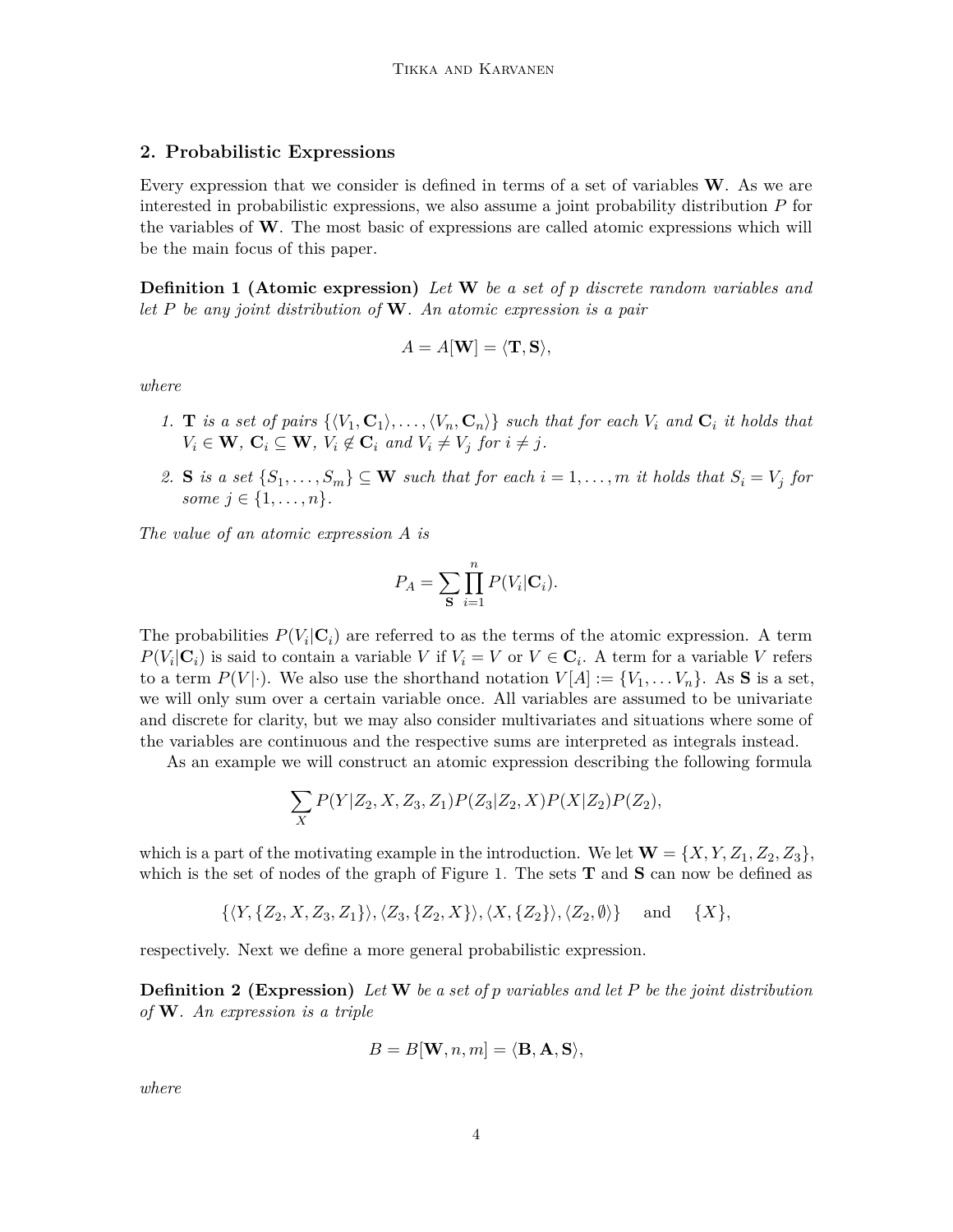- *1.* **S** *is a subset of* **W***.*
- *2. For m >* 0*,* **A** *is a set of atomic expressions*

$$
\{\langle \mathbf{T}_1, \mathbf{S}_1\rangle, \ldots, \langle \mathbf{T}_m, \mathbf{S}_m\rangle\}.
$$

*If*  $m = 0$  *then*  $\mathbf{A} = \emptyset$ *.* 

*3. For*  $n > 0$ , **B** *is a set of expressions* 

$$
\{B_1[\mathbf{W}_1, n_1, m_1], \ldots, B_n[\mathbf{W}_n, n_n, m_n]\}
$$

*such that*  $\mathbf{W}_i \subseteq \mathbf{W}$ *,*  $n_i < n, m_i < m$  for all  $i = 1, \ldots, n$ *. If*  $n = 0$  *then*  $\mathbf{B} = \emptyset$ *.* 

*The value of an expression B is*

$$
P_B = \sum_{\mathbf{S}} \prod_{i=1}^n P_{B_i} \prod_{j=1}^m P_{A_j},
$$

*where an empty product should be understood as being equal to 1.*

The recursive definition ensures the finiteness of the resulting expression by requiring that each sub-expression has fewer sub-expressions of their own than the expression above it. A single value might be shared by multiple expressions, as the terms of the product in the value of the expression are exchangeable. Expressions  $B_1$  [**W***, n*<sub>1</sub>*, m*<sub>1</sub>] and  $B_2$ [**W***, n*<sub>2</sub>*, m*<sub>2</sub>] are equivalent if their values  $P_{B_1}$  and  $P_{B_2}$  are equal for all  $P$ . Equivalence is defined similarly for atomic expressions. Every expression is formed by nested atomic expressions by definition. Because of this, we focus on the simplification of atomic expressions.

As an example we construct an expression for the causal effect formula [\(1\)](#page-2-1). We define  $\mathbf{W} := \{X, Y, Z_1, Z_2, Z_3\}$  and let the sets **B** and **S** be empty. We define the set **A** to consist of three atomic expressions  $A_1$ ,  $A_2$  and  $A_3$  defined as follows

$$
A_1 = \langle \{ \langle Z_1, \{Z_2, X\} \rangle \}, \emptyset \rangle,
$$
  
\n
$$
A_2 = \langle \{ \langle Z_2, \emptyset \} \rangle \}, \emptyset \rangle,
$$
  
\n
$$
A_2 = \langle \{ \langle Y, \{Z_2, X, Z_3, Z_1\} \rangle, \langle Z_3, \{Z_2, X\} \rangle, \langle X, \{Z_2\} \rangle, \langle Z_2, \emptyset \rangle \}, \{X \} \rangle.
$$

In the context of probabilistic graphical models, we are provided additional information about the joint distribution of the variables of interest in the form of a DAG. As we are concerned on the simplification of the results of causal effect derivations in such models, the general form of the atomic expressions can be further narrowed down by using the structure of the graph and the ordering of vertices called a topological ordering.

**Definition 3 (Topological ordering)** *Topological ordering*  $\pi$  *of a DAG*  $G = \langle \mathbf{W}, \mathbf{E} \rangle$  *is an ordering of its vertices, such that if*  $X$  *is an ancestor of*  $Y$  *in*  $G$  *then*  $X \leq Y$  *in*  $\pi$ *.* 

The symbol  $V_j^{\pi}$  is used to denote the subset of vertices of *G* that are less than  $V_j$  in  $\pi$ . For sets we may define  $V^{\pi}$  to contain those vertices of *G* that are less than every vertex of **V** in  $\pi$ . Consider a DAG  $G = \langle \mathbf{W}, \mathbf{E} \rangle$  and a topological ordering  $\pi$  of its vertices. We use the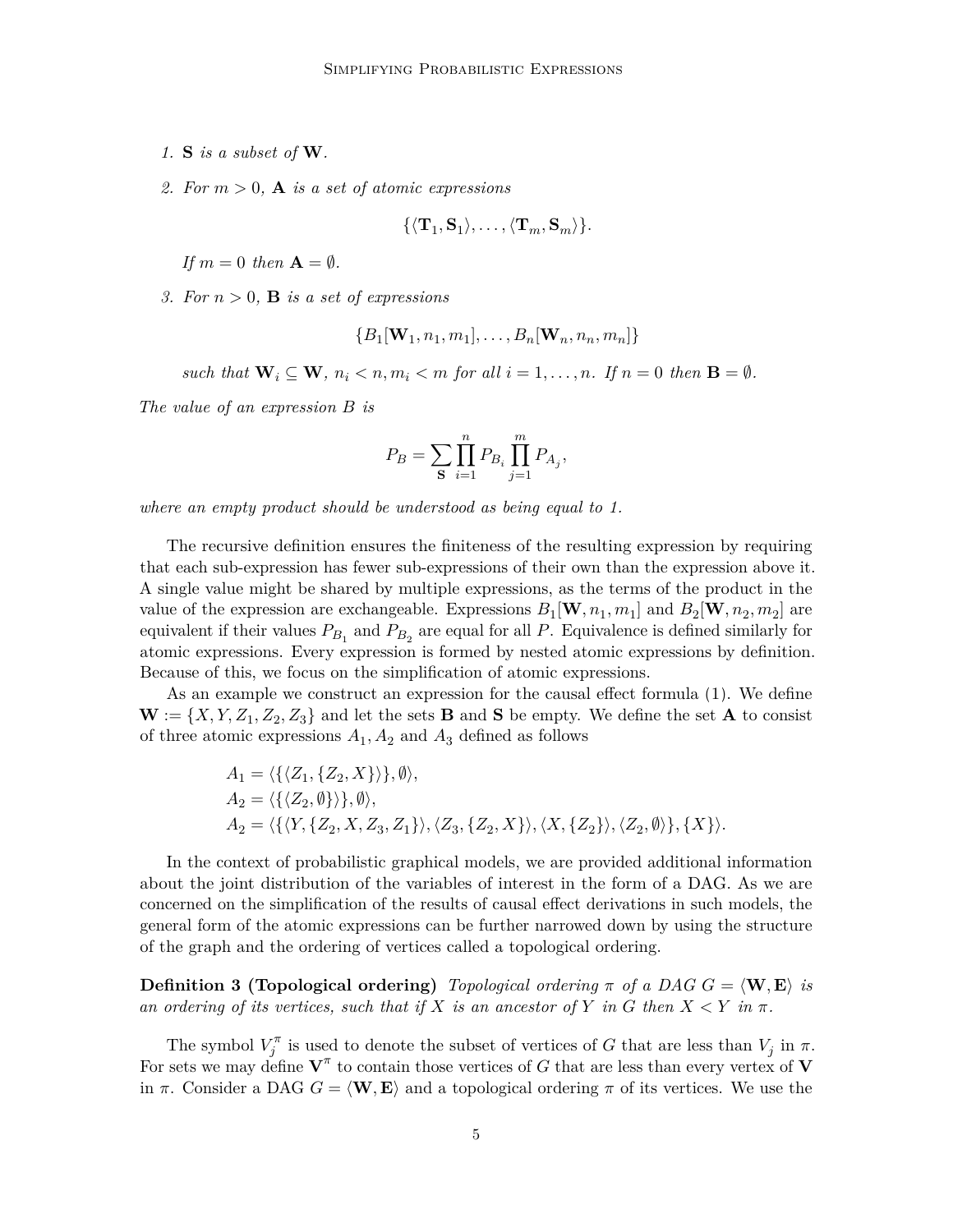notation  $\pi(\cdot)$  to denote indexing over the vertex set **W** of *G* in the ordering given by  $\pi$ , that is  $V_{\pi(1)} > V_{\pi(2)} > \cdots > V_{\pi(m)}$  where  $m = |\mathbf{W}|$ . For any atomic expression  $A[\mathbf{V}] = \langle \mathbf{T}, \mathbf{S} \rangle$ such that  $V \subseteq W$  we also define the induced ordering  $\omega$ . This ordering is an ordering of the variables in **V** such that if  $X > Y$  in  $\omega$  then  $X > Y$  also in  $\pi$ . From now on in this paper, any indexing over the variables of an atomic expression will refer to the induced ordering of the set **V** when  $\pi$  is given, i.e  $V_1 > V_2 > \cdots > V_n$  in  $\omega$ . In other words,  $\omega$  is obtained from *π* by leaving out variables that are not contained in *A*.

The ID algorithm performs the so-called C-component factorization. These components are subgraphs of the original graph where every node is connected by a path consisting entirely of bidirected edges. The resulting expressions of these factors serve as the basis for our simplification procedure.

**Definition 4 (Topological consistency)** Let  $G'$  be a DAG with a subgraph  $G = \langle \mathbf{W}, \mathbf{E} \rangle$ *and let*  $\pi$  *be a topological ordering of the vertices of G. An atomic expression*  $A[\mathbf{W}] = \langle \mathbf{T}, \mathbf{S} \rangle$ *is topologically consistent (or π-consistent for short) if*

$$
An(V_i)_G \subseteq \mathbf{C}_i \subseteq V_i^{\pi} \text{ for all } i = 1, \ldots, n.
$$

Here  $An(V_i)$ <sub>G</sub> denotes the ancestors of  $V_i$  in G. To motivate this definition we note that the outputs of the algorithms of [Shpitser and Pearl](#page-29-2) [\(2006a,](#page-29-2)[b\)](#page-29-3) can always be represented by using products and quotients of topologically consistent atomic expressions. An expression is topologically consistent when every atomic expression contained by it is topologically consistent with respect to a topological ordering of a subgraph. We provide a proof for this statement in Appendix [A.](#page-0-0) This also shows that any manual derivation of a causal effect can always be represented by a topologically consistent expression. The assumption that  $An(V_i)$ <sub>*G*</sub>  $\subseteq$  **C**<sup>*i*</sup> is not necessary for the simplification to be successful. This assumption is used to speed up the performance of our procedure in Section [3.](#page-5-0)

#### <span id="page-5-0"></span>**3. Simplification**

Simplification in our context is the procedure of eliminating variables from the set of variables that are to be summed over in expressions. In atomic expressions, a successful simplification in terms of a single variable should result in another expression that holds the same value, but with the respective term eliminated and the variable removed from the summation. As we are interested in causal effects, we consider only simplification of topologically consistent atomic expressions.

Our approach to simplification is that the atomic expression has to represent a joint distribution of the variables present in the expression to make the procedure feasible. The question is whether the expression can be modified to represent a joint distribution. Before we can consider simplification, we have to define this property explicitly.

<span id="page-5-1"></span>**Definition 5 (Simplification sets)** Let G' be a DAG and let G be a subgraph of G' *over a vertex set* **W** *with a topological ordering*  $\pi$ *. Let*  $A[\mathbf{W}] = \langle \mathbf{T}, \mathbf{S} \rangle$ *, where*  $\mathbf{T} =$  $\{\langle V_1, \mathbf{C}_1, \rangle, \ldots, \langle V_n, \mathbf{C}_n \rangle\}$ , be a  $\pi$ -consistent atomic expression and let  $V_j \in \mathbf{S}$ *. Suppose that*  $V_{\pi(p)} = V_j$  *and that*  $V_{\pi(q)} = V_1$  *and let* **M** *be the set* 

$$
\{U \in \mathbf{W} \mid U \notin V[A], V_{\pi(q)} > U > V_{\pi(p)}\}.
$$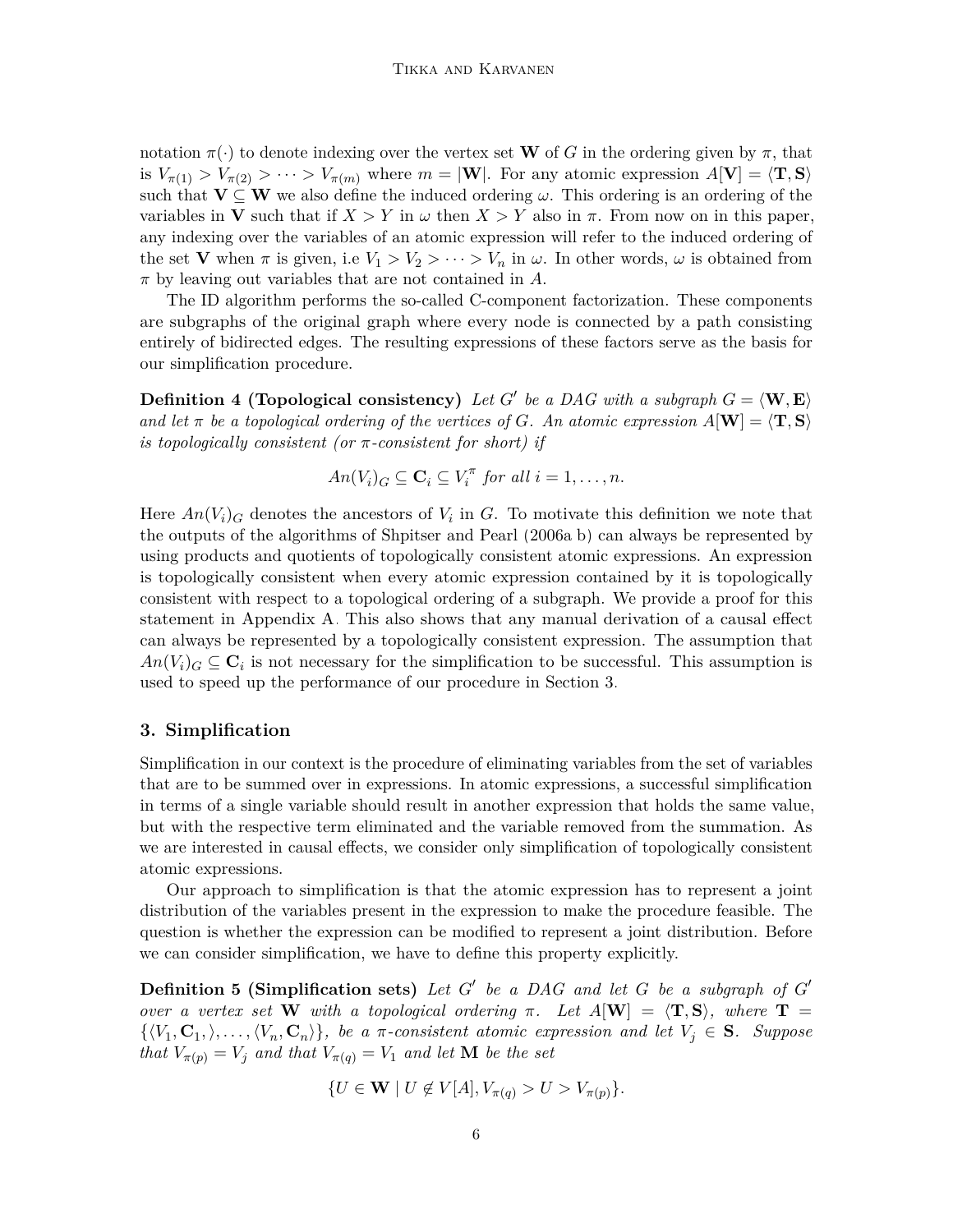*If there exists a set*  $\mathbf{D} \subset V_j^{\pi}$  *and the sets*  $\mathbf{E}_U \subseteq \mathbf{W}$  *for all*  $U \in \mathbf{M}$  *such that the conditional distribution of the variables*  $V_{\pi(p)}, \ldots, V_{\pi(q)}$  *can be factorized as* 

$$
P(V_{\pi(p)},\ldots,V_{\pi(q)}|\mathbf{D}) = \prod_{U \in \mathbf{M}} P(U|\mathbf{E}_U) \prod_{V_i \ge V_j} P(V_i|\mathbf{C}_i),
$$
\n(2)

<span id="page-6-1"></span>*and*

<span id="page-6-0"></span>
$$
(U \perp V_j | \mathbf{E}_U \setminus \{V_j\})_{G'} \text{ for all } U \in \mathbf{M}.
$$
 (3)

*then the sets*  $D$  *and*  $E_U, U \in M$  *are the simplification sets of A with respect to*  $V_j$ .

This definition is tailored for the next result that can be used to determine the existence of a simpler expression when simplification sets exist. Afterwards we will show how this result can be applied in practice via an example. The definition characterizes *π*-consistent atomic expressions that represent joint distributions. It is apparent that simplifications sets are not always unique, which can lead to different but still simpler expressions. Henceforth the next result considers simplification in terms of a single variable. The proof is available in Appendix [B.](#page-3-0)

<span id="page-6-2"></span>**Theorem 6 (Simplification)** Let  $G'$  be a DAG and let  $G$  be a subgraph of  $G'$  over a vertex *set* **W** with a topological ordering  $\pi$ . Let  $A[\mathbf{W}] = \langle \mathbf{T}, \mathbf{S} \rangle$  be a  $\pi$ -consistent atomic expression *and let* **D** *and*  $\mathbf{E}_U, U \in \mathbf{M}$  *be its simplification sets with respect to a variable*  $V_j \in \mathbf{S}$ *. Then* there exist an expression  $A'[\mathbf{W} \setminus \{V_j\}] = \langle \mathbf{T}', \mathbf{S}' \rangle$  such that  $V_j \notin \mathbf{S}'$ ,  $P_A = P_{A'}$  and no term *in*  $A'$  *contains*  $V_j$ *.* 

Note that even if  $\mathbf{M} = \emptyset$  in Definition [5,](#page-5-1) the existence of simplification sets still requires that  $\prod_{V_i \ge V_j} P(V_i | \mathbf{C}_i) = P(V_j, \dots, V_1 | \mathbf{D})$ . In many cases there exists variables  $U \in \mathbf{M}$  such that the expression does not contain a term for  $U$ . Condition  $(2)$  of Definition [5](#page-5-1) guarantees that if these terms were contained in the expression it would represent a joint distribution. Our goal is thus to introduce these terms into the original expression temporarily, carry out the desired summation, and finally remove the added terms. This can only be achieved if the variables in the set **M** are conditionally independent of the variable currently being summed over, hence the assumption  $(U \perp\!\!\!\perp V_j | \mathbf{E}_U \setminus \{V_j\})_{G'}$  of condition [\(3\)](#page-6-1) of Definition [5.](#page-5-1)

We show how simplification sets can be used in practice to derive a simpler expression via an example. We consider the causal effect of  $\{X, Z, W\}$  on *Y* in the graph *G* of Figure [2.](#page-7-0) The effect in question is identifiable and the ID algorithm readily gives atomic expression

$$
\sum_{X,W} P(Y|X,W,Z)P(X|W)P(W).
$$

We consider simplification sets with respect to  $V_j = W$ . The topological order is  $W < X$  $Z \leq Y$ . The atomic expression does not contain a term for *Z* so we have **M** = {*Z*}. By noting that  $(Z \perp W | X)$ <sub>G</sub> we are able to satisfy condition [\(3\)](#page-6-1) of Definition [5.](#page-5-1) We can write

$$
P(Y, Z, X, W) = P(Z|X, W)P(Y|X, W, Z)P(X|W)P(W),
$$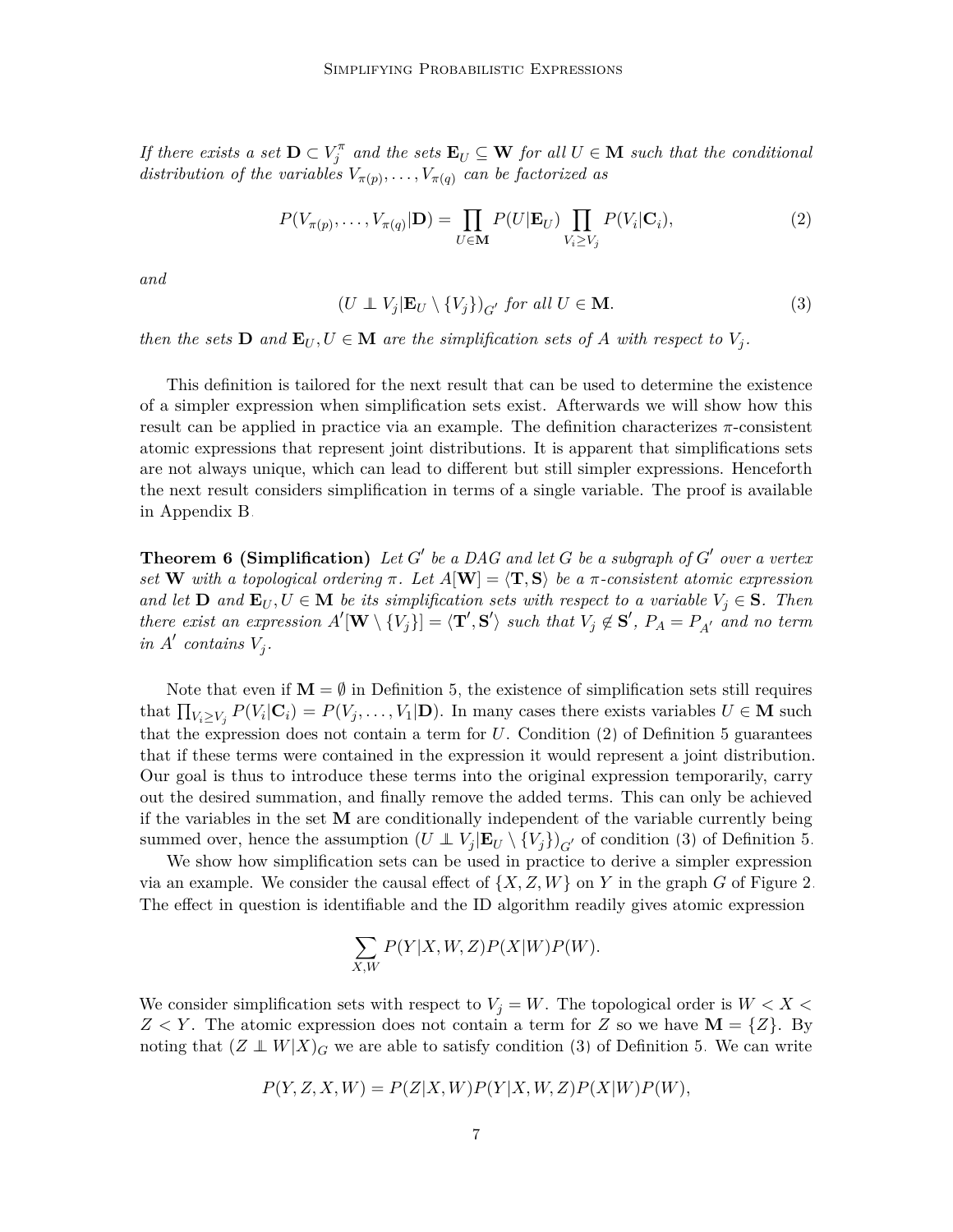

Figure 2: A graph *G* for the example on the use of simplification sets.

as required by condition [\(2\)](#page-6-0) of Definition [5](#page-5-1) by setting  $\mathbf{E}_Z = \{X, W\}$ . Thus, the simplification sets **D** and  $\mathbf{E}_z$  for the atomic expression with respect to W are  $\emptyset$  and  $\{X, W\}$ , respectively. Finally, we obtain the simpler atomic expression by carrying out the summation over *W*:

<span id="page-7-0"></span>
$$
\sum_{X} P(Y|X,Z)P(X).
$$

Neither Definition [5](#page-5-1) nor Theorem [6](#page-6-2) provide a method to obtain simplification sets or to determine whether they exist in general. To solve this problem we present a simplification algorithm for *π*-consistent atomic expressions that operates by constructing simplification sets iteratively for each variable in the summation set.

Algorithm [1](#page-8-0) always attempts to perform maximal simplification, meaning that as many variables of the set **S** are removed as possible. If the simplification in terms of the entire set **S** can not be completed, the intermediate result with as many variables simplified as possible is returned. If simplification in terms of specific variables or a subset is preferred, the set **S** should be defined accordingly.

The function SIMPLIFY takes three arguments: an atomic expression  $A[\mathbf{W}]$  that is to be simplified, a graph *G* and a topological ordering  $\pi$  of its vertices. *A* is assumed to be *π*-consistent.

On line [10](#page-7-0) the function index.of returns the corresponding index *i* of the term containing *S*<sub>*j*</sub>. Since *A* is *π*-consistent, we only have to iterate through the variables  $V_1, \ldots, V_j$  as the terms outside this range contain no relevant information about the simplification of *V<sup>j</sup>* . The variables without a corresponding term in the atomic expression *A* are retrieved on line [11](#page-7-0) by the function GET.MISSING. This function returns the set **M** of Definition [5](#page-5-1) with respect to the current variable to be summed over.

In order to show that the term of *A* represent some joint distribution, we proceed in the order dictated by the topological ordering of the vertices. The sets **J** and **D** keep track of the variables that have been successfully processed and of the conditioning set of the joint term that was constructed on the previous iteration. Similarly, the sets **R** and **I** keep track of the variables and conditioning sets of the corresponding variables that the atomic expression does not originally contain a term for. Iteration through relevant terms begins on line [13.](#page-7-0) Next, we take a closer look at the function join which is called next on line [14.](#page-7-0)

Here  $\mathcal{P}(\cdot)$  denotes the power set,  $\triangle$  denotes the symmetric difference and  $An^*(\cdot)_G$  denotes the ancestors with the argument included. The function join attempts to combine the joint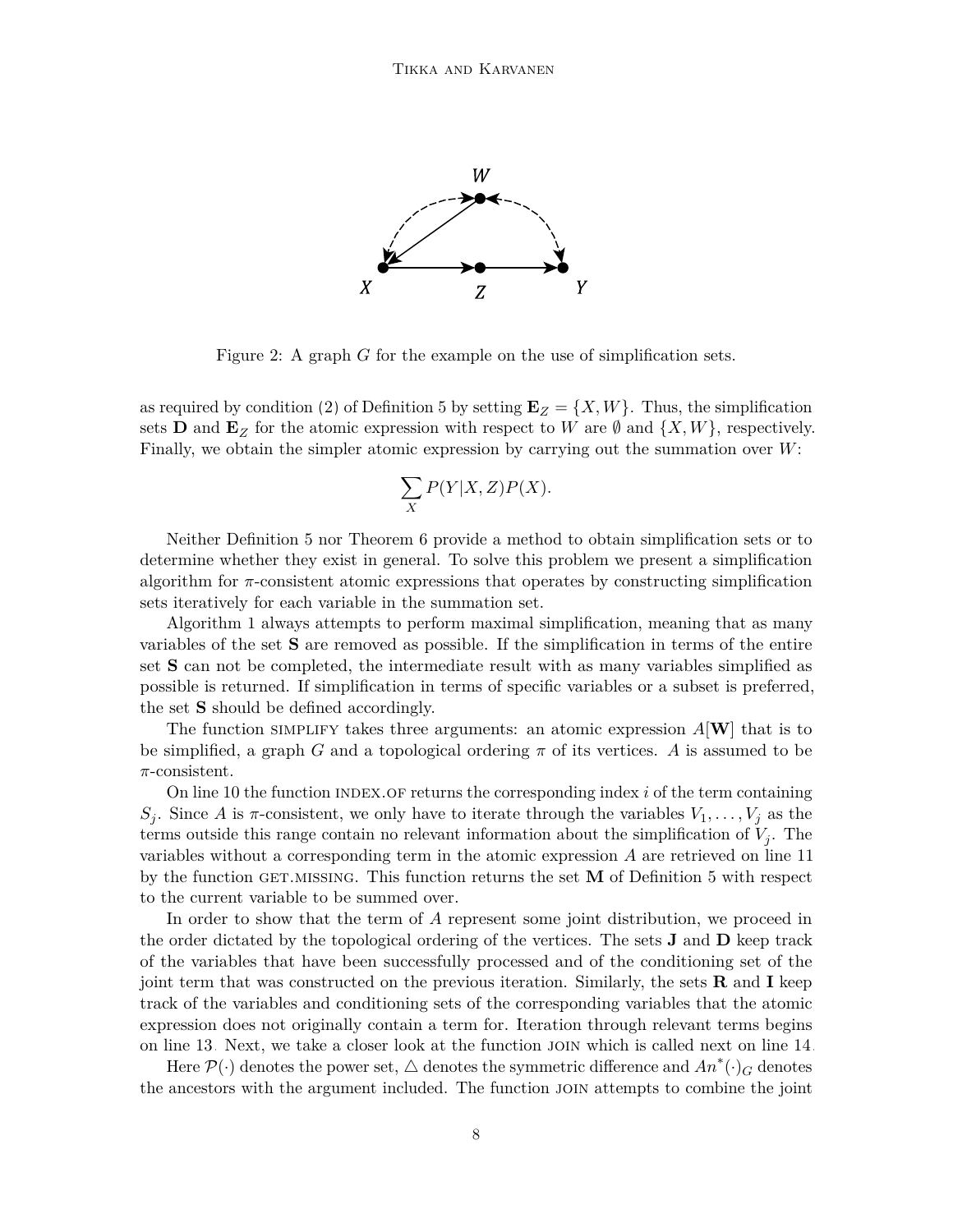|     | 1: function SIMPLIFY $(A, G, \pi)$                                                                                                                                                     |
|-----|----------------------------------------------------------------------------------------------------------------------------------------------------------------------------------------|
| 2:  | $j \leftarrow 0$                                                                                                                                                                       |
| 3:  | while $j <  S $ do                                                                                                                                                                     |
| 4:  | $B \leftarrow A$                                                                                                                                                                       |
| 5:  | $\mathbf{J} \leftarrow \emptyset$                                                                                                                                                      |
| 6:  | $\mathbf{D} \leftarrow \emptyset$                                                                                                                                                      |
| 7:  | $\mathbf{R} \leftarrow \emptyset$                                                                                                                                                      |
| 8:  | $\mathbf{I} \leftarrow \emptyset$                                                                                                                                                      |
| 9:  | $j \leftarrow j + 1$                                                                                                                                                                   |
| 10: | $i \leftarrow \text{INDEX.OF}(A, j)$                                                                                                                                                   |
| 11: | $\mathbf{M} \leftarrow$ GET.MISSING $(A, G, j)$                                                                                                                                        |
| 12: | $k \leftarrow 1$                                                                                                                                                                       |
| 13: | while $k \leq i$ do                                                                                                                                                                    |
| 14: | $\langle \mathbf{J}_{\text{new}}, \mathbf{D}_{\text{new}}, \mathbf{R}_{\text{new}} \rangle \leftarrow \text{JOIN}(\mathbf{J}, \mathbf{D}, V_k, \mathbf{C}_k, S_j, \mathbf{M}, G, \pi)$ |
| 15: | if $J_{new} \subseteq J$ then                                                                                                                                                          |
| 16: | break                                                                                                                                                                                  |
| 17: | else                                                                                                                                                                                   |
| 18: | $\mathbf{J} \leftarrow \mathbf{J}_{\text{new}}$                                                                                                                                        |
| 19: | $\mathbf{D} \leftarrow \mathbf{D}_{\text{new}}$                                                                                                                                        |
| 20: | if $R_{new} \neq \emptyset$ then                                                                                                                                                       |
| 21: | $\mathbf{R} \leftarrow \mathbf{R} \cup \mathbf{R}_{\text{new}}$                                                                                                                        |
| 22: | $I \leftarrow I \cup \{D\}$                                                                                                                                                            |
| 23: | $\mathbf{M} \leftarrow \mathbf{M} \setminus \mathbf{R}_{\text{new}}$                                                                                                                   |
| 24: | else                                                                                                                                                                                   |
| 25: | $k \leftarrow k + 1$                                                                                                                                                                   |
| 26: | if $k = i + 1$ then                                                                                                                                                                    |
| 27: | $A_{\text{new}} \leftarrow \text{FACTORIZE}(\mathbf{J}, \mathbf{D}, \mathbf{R}, \mathbf{I}, A)$                                                                                        |
| 28: | if $A_{\text{new}} = A$ then                                                                                                                                                           |
| 29: | $A \leftarrow B$                                                                                                                                                                       |
| 30: | else                                                                                                                                                                                   |
| 31: | $A \leftarrow A_{\text{new}}$                                                                                                                                                          |
| 32: | $\mathbf{S} \leftarrow \mathbf{S} \setminus \{S_i\}$                                                                                                                                   |
| 33: | $i \leftarrow 0$                                                                                                                                                                       |
| 34: | return A                                                                                                                                                                               |

**Algorithm 1** Simplification of an atomic expression  $A = \langle \mathbf{T}, \mathbf{S} \rangle$  given graph *G* and topological ordering *π*.

<span id="page-8-0"></span>term  $P(\mathbf{J}|\mathbf{D})$ , obtained from the previous iteration steps, with the term  $P(V|\mathbf{C}) := P(V_k|\mathbf{C}_k)$ of the current iteration step. d-separation statements of *G* are evaluated to determine whether this can be done. In practice this means finding a suitable subset  $P_i$  of  $G$ , where  $G \cup An(V)$ is the largest possible conditioning set of the new combined term. The set **G** is computed on line on line [4](#page-8-0) of Algorithm [2.](#page-9-0) A valid subset  $P_i$  satisfies  $P(\mathbf{J}|\mathbf{D}) = P(\mathbf{J}|An^*(V)_G, \mathbf{P}_i)$ and  $P(V|\mathbf{C}) = P(V|An(V)_{G}, \mathbf{P}_{i})$  which allow us to write the product  $P(\mathbf{J}|\mathbf{D})P(V|\mathbf{C})$  as  $P(\mathbf{J}, V | An(V)_{G}, \mathbf{P}_{i}).$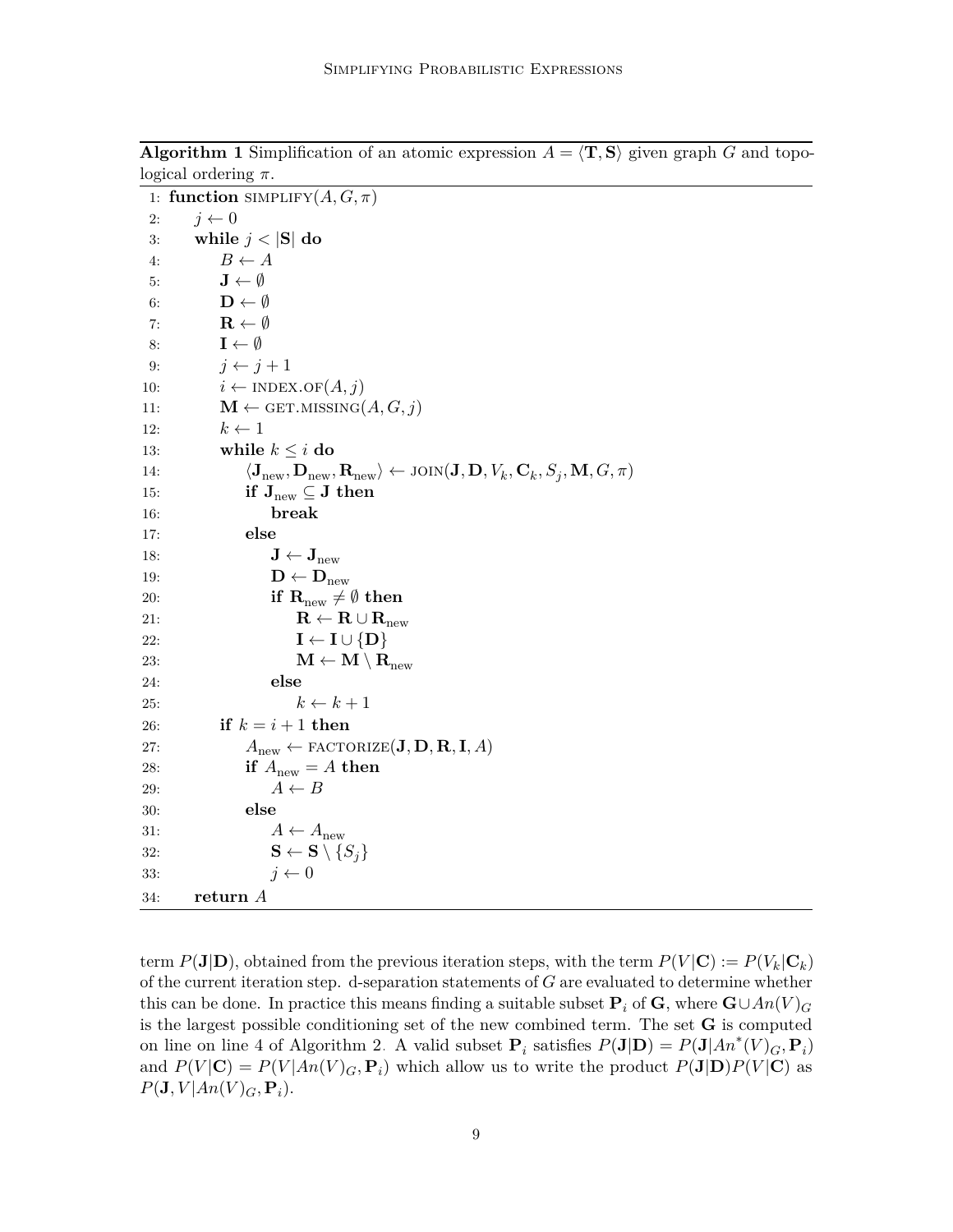**Algorithm 2** Construction of the joint distribution of the set **J** and a variable *V* given their conditional sets **D** and **C** using d-separation criteria in *G*. *S* is the current summation variable, **M** is the set of variables not contained in the expression and  $\pi$  is a topological ordering.

|     | 1: function $\text{JOIN}(\mathbf{J}, \mathbf{D}, V, \mathbf{C}, S, \mathbf{M}, G, \pi)$                                                        |
|-----|------------------------------------------------------------------------------------------------------------------------------------------------|
| 2:  | if $J = \emptyset$ then                                                                                                                        |
| 3:  | return $\langle \{V\}, \mathbf{C}, \emptyset \rangle$                                                                                          |
| 4:  | $\mathbf{G} \leftarrow \mathbf{J}^{\pi} \setminus An^*(V)_{G}$                                                                                 |
| 5:  | $P \leftarrow \mathcal{P}(G)$                                                                                                                  |
| 6:  | $n \leftarrow  \mathbf{P} $                                                                                                                    |
| 7:  | for $i=1:n$ do                                                                                                                                 |
| 8:  | $\mathbf{A} \leftarrow (An^*(V)_G \cup \mathbf{P}_i) \triangle \mathbf{D}$                                                                     |
| 9:  | $\mathbf{B} \leftarrow (An(V)_{\mathbf{C}} \cup \mathbf{P}_i) \triangle \mathbf{C}$                                                            |
| 10: | if $(\mathbf{J} \perp \mathbf{A}   \mathbf{D} \setminus \mathbf{A})_G$ and $(V \perp \mathbf{B}   \mathbf{C} \setminus \mathbf{B})_G$ then     |
| 11: | return $\langle \mathbf{J} \cup \{V\}, (An(V)_{G} \cup \mathbf{P}_{i}), \emptyset \rangle$                                                     |
| 12: | if $M \neq \emptyset$ then                                                                                                                     |
| 13: | for $M' \in M$ do                                                                                                                              |
| 14: | if $M' \in \mathbf{D}, M' \notin \mathbf{C}$ then                                                                                              |
| 15: | $\langle \mathbf{J}_{\text{new}}, \mathbf{D}_{\text{new}}, \mathbf{R} \rangle \leftarrow \text{INSERT}(\mathbf{J}, \mathbf{D}, M', S, G, \pi)$ |
| 16: | if $J \subset J_{new}$ then                                                                                                                    |
| 17: | return $\langle J_{new}, D_{new}, R \rangle$                                                                                                   |
| 18: | return $\langle J, D, \emptyset \rangle$                                                                                                       |

<span id="page-9-0"></span>In order to find this valid subset, we compute the sets **A** and **B** for each candidate on lines [8](#page-8-0) and [9.](#page-8-0) These sets characterize the necessary change in the conditioning sets of the terms  $P(\mathbf{J}|\mathbf{D})$  and  $P(V|\mathbf{C})$  that would enable a joint term to be formed by these two terms. The validity of the candidate set is finally checked on line [10](#page-8-0) which determines if the necessary change is allowed by d-separation criteria in the graph *G*. If no valid subset  $P_i$  can be found, we can still attempt to insert a missing variable of **M** by calling insert. If this does not succeed either, the original sets **J** and **D** are returned, which instructs SIMPLIFY to terminate simplification in terms of  $V_i$  and attempt simplification in the next variable.

A special case where the first variable of the joint distribution forms *P*(**J***,* **D**) alone is processed on line 2 of Algorithm [2.](#page-9-0) In this case, we have an immediate result without having to iterate through the subsets of **G**. The formulation of the set **G** ensures that the resulting factorization is  $\pi$ -consistent if it exists. Knowing that the ancestral set  $An(V)_{G}$  has to be a subset of the new conditioning set also greatly reduces the amount of subsets we have to iterate through. In a typical situation, the size of **P** is not very large. Let us now inspect the insertion procedure in greater detail.

In essence, the function insert is a simpler version of join, because the only restriction on the conditioning set of *M*′ is imposed by the conditioning set of **J** and the fact that *M*′ has to be conditionally independent of the current variable S to be summed over. If JOIN or INSERT was unsuccessful in forming a new joint distribution, we have that  $J_{new} \subset J$ . In this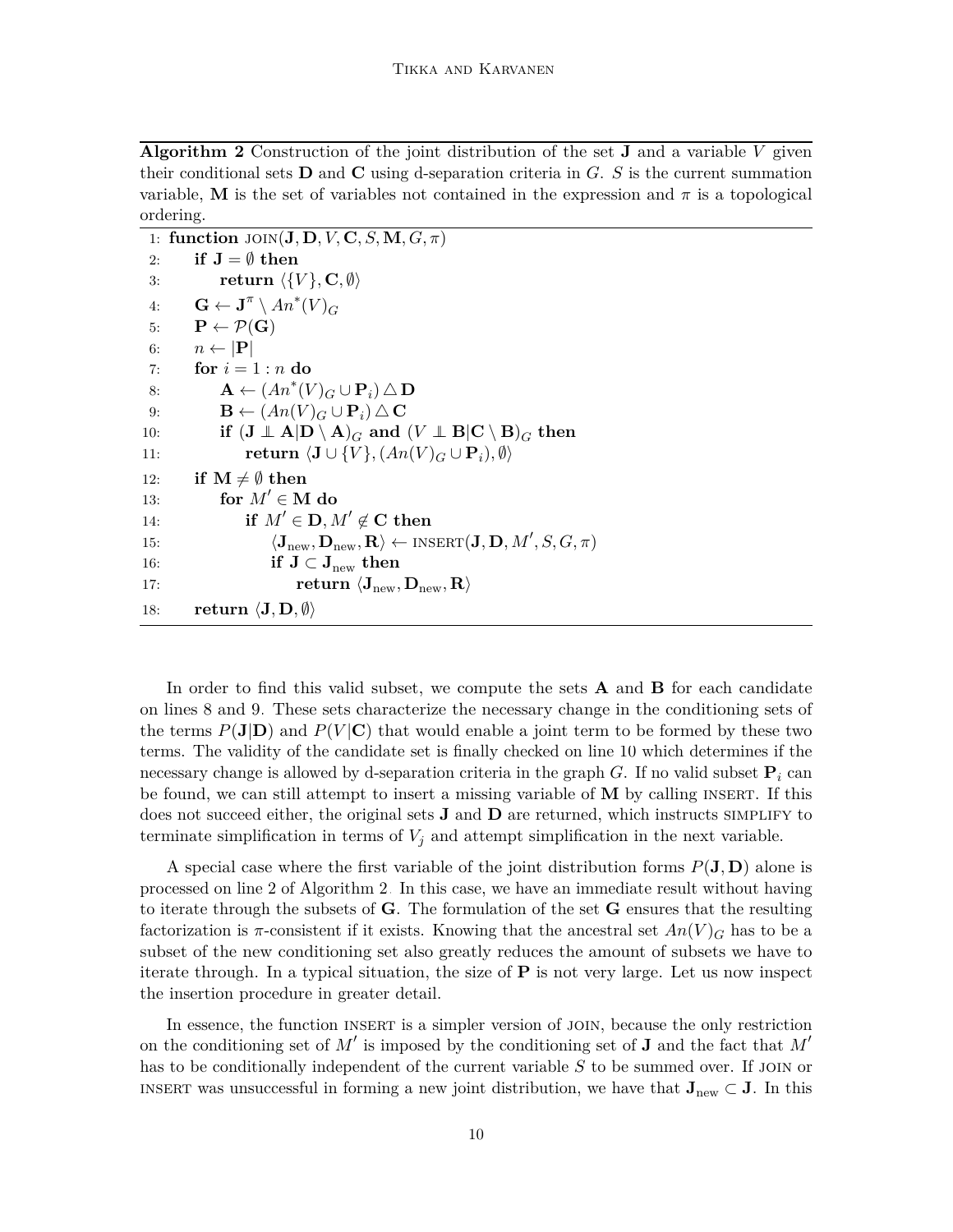**Algorithm 3** Insertion of variable  $M'$  into the joint term  $P(\mathbf{J}|\mathbf{D})$  using d-separation criteria in *G*. *S* is the current summation variable and  $\pi$  is a topological ordering.

1: **function**  $\text{INSERT}(\mathbf{J}, \mathbf{D}, M', S, G, \pi)$ 2: **G**  $\leftarrow$  **J**<sup> $\pi$ </sup> \  $An^*(M')_G$ 3:  $n \leftarrow |\mathbf{G}|$ 4: **for**  $i = 1 : n$  **do** 5: **A** ←  $(An^*(M')_G \cup \mathbf{P}_i) \triangle \mathbf{D}$ 6: **B** ←  $(An(M')_G \cup \mathbf{P}_i)$ 7: **if**  $(\mathbf{J} \perp \mathbf{A}|\mathbf{D} \setminus \mathbf{A})_G$  and  $(M' \perp \mathbf{S}|\mathbf{B} \setminus \mathbf{S})_G$  then 8: **return**  $\langle \mathbf{J} \cup \{M'\}, (An^*(M')_G \cup \mathbf{P}_i), \{M'\}\rangle$ 9: **return**  $\langle \mathbf{J}, \mathbf{D}, \emptyset \rangle$ 

<span id="page-10-0"></span>case simplification in terms of the current variable cannot be completed. If we have that  $\mathbf{J}_{\text{new}} \not\subset \mathbf{J}$  the iteration continues.

Together the functions join and insert capture the two conditions of Definition [5.](#page-5-1) They are essentially two variations of the underlying procedure of determining whether the terms of the atomic expression actually represent a joint distribution. The only difference is that join is called when we are processing terms that already exist in the expression, and insert is called when there are variables without corresponding terms in the expression, that is the set **M** of Definition [5](#page-5-1) is not empty.

If the innermost while-loop of Algorithm [1](#page-8-0) succeeded in iterating through the relevant variables, we are ready to complete the simplification process in terms of  $S_j$ . We carry out the summation over  $S_i$  which results in  $P(\mathbf{J} \setminus \{V_i\}|\mathbf{D})$ . This is done on line [27](#page-7-0) by calling  $\text{FACTORIZE}(\mathbf{J}, \mathbf{D}, \mathbf{R}, \mathbf{I}, A)$  which checks whether the joint term  $P(\mathbf{J} \setminus \{V_i\} | \mathbf{D})$  can be factorized back into a product of terms. In practice this means that if the function succeeds, it will return an atomic expression obtained by removing each inserted term  $P(R|\mathbf{I}_R)$  such that  $R \in \mathbf{R}$  and  $\mathbf{I}_R \in \mathbf{I}$  from atomic expression *A*. The status of the atomic expression is updated on lines [31](#page-7-0) and [32](#page-7-0) to reflect this. If the function fails, it will return *A* unchanged.

If the innermost while-loop did not iterate completely through the relevant variables, the simplification was not successful in terms of  $S<sub>j</sub>$  at this point. In this case we reset A to its original state on line [29](#page-7-0) and attempt simplification in terms of the next variable. If there are no further variables to be eliminated, the outermost while-loop will also terminate. In the next theorem, we show that Algorithm [1](#page-8-0) is both sound and complete in terms of simplification sets. The proof for the theorem can be found in Appendix [D.](#page-11-0)

<span id="page-10-1"></span>**Theorem 7** Let  $G'$  be a DAG and let  $G$  be a subgraph of  $G'$  over a vertex set  $W$  with a *topological ordering*  $\pi$ *. Let*  $A[\mathbf{W}] = \langle \mathbf{T}, \{V_i\} \rangle$  *be a*  $\pi$ *-consistent atomic expression. Then if*  $SIMPLIFY(A, G, \pi)$  succeeds, it has constructed a collection of simplification sets of A with *respect to V<sup>j</sup> . Conversely, if there exists a collection of simplifications sets of A with respect to*  $V_j$ , then SIMPLIFY $(A, G, \pi)$  *will succeed.*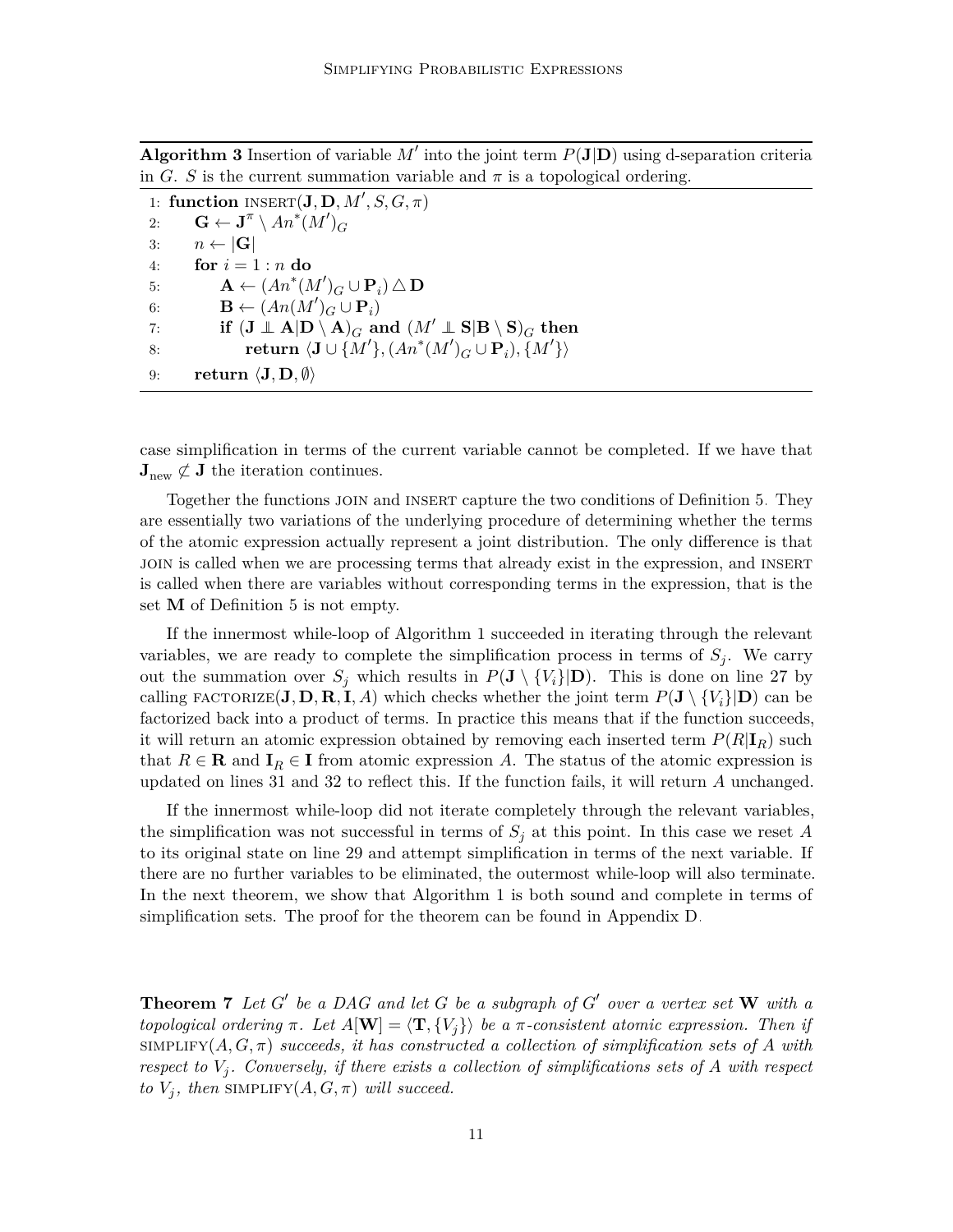## <span id="page-11-0"></span>**4. High Level Algorithms**

In this section, we present an algorithm to simplify all atomic expressions in the recursive stack of an expression. We will also provide a simple procedure to simplify quotients defined by two expressions: one representing the numerator and another representing the denominator. In some cases it is also possible to eliminate the denominator by subtracting common terms. First, we present a general algorithm to simplify topologically consistent expressions.

**Algorithm 4** Recursive wrapper for the simplification of an expression  $B = \langle \mathbf{B}, \mathbf{A}, \mathbf{S} \rangle$  given graph *G* and topological ordering *π*.

```
1: function DECONSTRUCT(B, G, \pi)2: \mathbf{R} \leftarrow \emptyset3: for Y ∈ A do
  4: \langle \{ \langle V_1, \mathbf{C}_1 \rangle, \dots, \langle V_n, \mathbf{C}_n \rangle \}, \mathbf{S}_Y \rangle \leftarrow \text{SIMPLIFY}(Y, G, \pi)5: if S_Y = \emptyset then
  6: A \leftarrow A \cup (\bigcup_{i=1}^{n} {\{\langle \{\langle V_i, \mathbf{C}_i \rangle\}, \emptyset \rangle \}})7: for \langle \mathbf{B}_X, \mathbf{A}_X, \mathbf{S}_X \rangle \in \mathbf{B} do
 8: \langle \mathbf{B}_X, \mathbf{A}_X, \mathbf{S}_X \rangle \leftarrow \text{DECONSTRUCT}(\langle \mathbf{B}_X, \mathbf{A}_X, \mathbf{S}_X \rangle, G)9: if B_X = \emptyset and S_X = \emptyset then
10: R ← R ∪ {\langle \mathbf{B}_X, \mathbf{A}_X, \mathbf{S}_X \rangle}
11: A ← A ∪ A<sub>X</sub>
12: B \leftarrow B \setminus R
13: return \langle \mathbf{B}, \mathbf{A}, \mathbf{S} \rangle
```
<span id="page-11-1"></span>Algorithm [4](#page-11-1) begins by simplifying all atomic expressions contained in the expressions. If an atomic expression contains no summations after the simplification but does contain multiple terms, each individual term is converted into an atomic expression of their own. After this, we iterate through all sub-expressions contained in the expression. The purpose of this is to carry out the simplification of every atomic expression in the stack and collect the results into as few atomic expressions as possible. First, we traverse to the bottom of the stack on line [8](#page-11-0) by deconstructing sub-expressions until they have no sub-expressions of their own. Afterwards, it must be the case that  $\langle \mathbf{B}_X, \mathbf{A}_X, \mathbf{S}_X \rangle$  consists of atomic sub-expressions only.

If  $\langle \mathbf{B}_X, \mathbf{A}_X, \mathbf{S}_X \rangle$  contains no summations on line [9](#page-11-0) then the atomic expressions contained in this expression do not require an additional expression to contain them, but can instead be transferred to be a part of the expression above the current one in the recursive stack. On line [6](#page-11-0) we lift the atomic expressions contained in the atomic sub-expressions up to the current recursion stage.

There is no guarantee, that the resulting atomic expression is still *π*-consistent after this procedure. The function deconstruct operates on the principle of simplifying as many atomic expressions as possible, combining the results into new atomic expressions and simplifying them once more. We do not claim that this procedure is complete in a sense that Algorithm [4](#page-11-1) would always find the simplest representation for a given expression.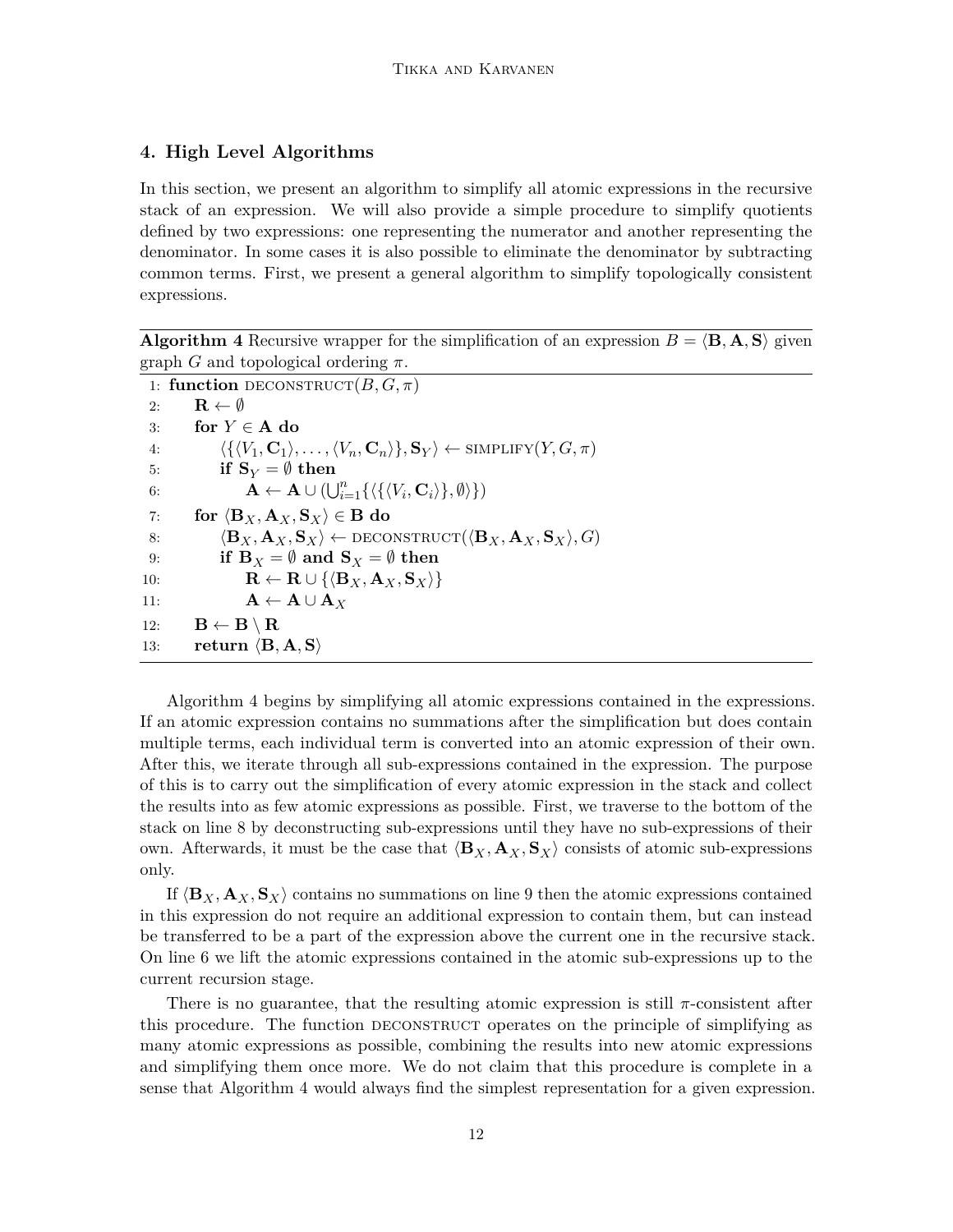This method in nonetheless sound and finds drastically simpler expressions in almost every situation where such an expression exists.

We may also consider quotients often formed by deriving conditional distributions. For this purpose we need a subroutine to extract terms from atomic sub-expression that are independent of the summation index, that is  $V_i \notin \mathbf{S}$  and  $\mathbf{C}_i \cap \mathbf{S} = \emptyset$ .

**Algorithm 5** Extraction of terms independent of the summation indices from a expression  $B = \langle \mathbf{B}, \mathbf{A}, \mathbf{S} \rangle$  given graph *G* and topological ordering *π*.

```
1: function \text{EXTRACT}(B, G, \pi)2: B \leftarrow \text{DECONSTRUCT}(B, G, \pi)3: if S = \emptyset then
 4: for X \in \mathbf{B} do
 5: X \leftarrow \text{EXTRACT}(X, G, \pi)6: for \langle \mathbf{T}_A, \mathbf{S}_A \rangle \in \mathbf{A} do
 7: if S_A \neq \emptyset then
 8: A<sub>E</sub> \leftarrow \emptyset9: R ← Ø
10: for \langle V, \mathbf{C} \rangle \in \mathbf{T}_A do
11: if V \notin \mathbf{S}_A and \mathbf{C} \cap \mathbf{S}_A = \emptyset then
12: A<sub>E</sub> ← A<sub>E</sub> ∪ {\langle \{\langle V, \mathbf{C} \rangle\}, \emptyset \rangle}
13: R ← R ∪ {\langle V, \mathbf{C} \rangle}
14: A ← A ∪ A<sub>E</sub>
15: \mathbf{T}_A \leftarrow \mathbf{T}_A \setminus \mathbf{R}16: else
17: A<sub>E</sub> \leftarrow \emptyset18: R \leftarrow \emptyset19: for \langle \mathbf{T}_A, \mathbf{S}_A \rangle \in \mathbf{A} do
20: if S_A = \emptyset then
21: T^{(1)}_A \leftarrow \emptyset22: \mathbf{T}_A^{(2)} \leftarrow \emptyset23: for \langle V, \mathbf{C} \rangle \in \mathbf{T}_A do
24: T<sub>A</sub><sup>(1)</sup> \leftarrow T<sub>A</sub><sup>(1)</sup> \cup {V}
25: T<sub>A</sub><sup>(2)</sup> \leftarrow T<sub>A</sub><sup>(2)</sup> \cup C
\mathbf{26:} \quad \text{if } \mathbf{T}_A^{(1)} \cap \mathbf{S} = \emptyset \text{ and } \mathbf{T}_A^{(2)} \cap \mathbf{S} = \emptyset \text{ then}27: A<sub>E</sub> ← A<sub>E</sub> ∪ {\langle \mathbf{T}_A, \mathbf{S}_A \rangle}
28: R ← R ∪ {\langle \mathbf{T}_A, \mathbf{S}_A \rangle}
29: A ← A \setminus R
30: B<sub>E</sub> \leftarrow \{B\}31: return \langle \mathbf{B}_E, \mathbf{A}_E, \emptyset \rangle
```
<span id="page-12-0"></span>The procedure of Algorithm [5](#page-12-0) is rather straightforward. First, we attempt to simplify *B* by using DECONSTRUCT on line [2.](#page-11-1) Next, we simply recurse as deep as possible without encountering a sum in an expression. If a sum is encountered, extraction is attempted.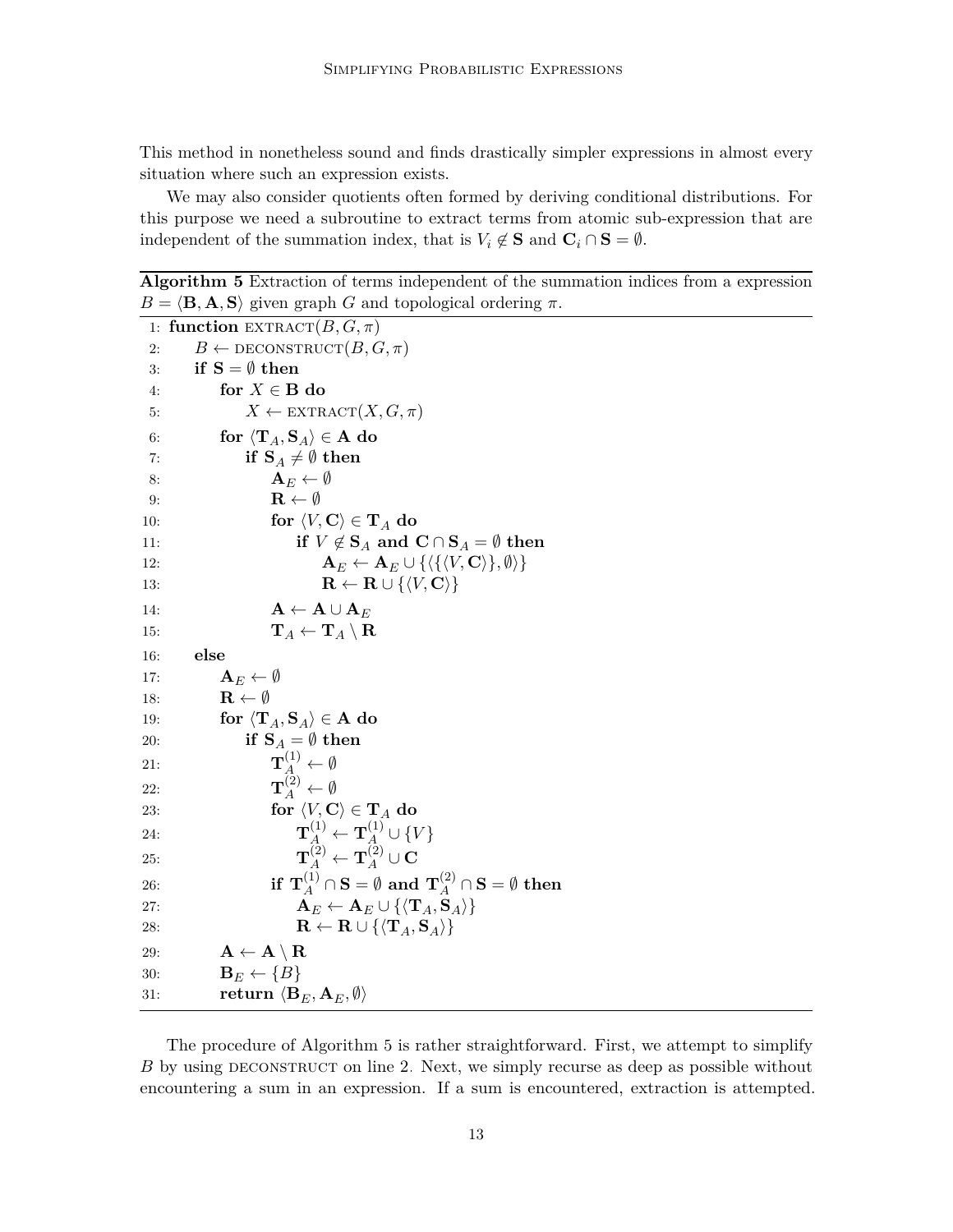On any stage where a sum was not encountered, we may still have atomic sub-expression that contain sums. Because the recursion had reached this far, we know that there are no summations above them in the stack, so we can attempt extraction on them as well.

**Algorithm 6** Simplification of a quotient  $P_{B_1}/P_{B_2}$  given by the values of two expressions  $B_1 = \langle \mathbf{B}_1, \mathbf{A}_1, \mathbf{S}_1 \rangle$  and  $B_2 = \langle \mathbf{B}_2, \mathbf{A}_2, \mathbf{S}_2 \rangle$  given graph *G* and topological ordering  $\pi$ .

```
1: function q-SIMPLIFY(B_1, B_2, G, \pi)2: B_1 \leftarrow \text{EXTRACT}(B_1, G, \pi)3: B_2 \leftarrow \text{EXTRACT}(B_2, G, \pi)4: if S_1 \neq \emptyset or S_2 \neq \emptyset then
 5: return \langle B_1, B_2 \rangle6: i \leftarrow 17: while i \leq |\mathbf{B}_1| and |\mathbf{B}_1| > 0 and |\mathbf{B}_2| > 0 do
 8: for j = 1 : |B_2| do
 9: if B_{1i} = B_{2j} then
10: B<sub>1</sub> \leftarrow B<sub>1</sub> \setminus \{B_{1i}\}\11: B<sub>2</sub> \leftarrow B<sub>2</sub> \setminus \{B_{2i}\}\12: i \leftarrow 013: break
14: i \leftarrow i + 115: i \leftarrow 116: while i \leq |\mathbf{A}_1| and |\mathbf{A}_1| > 0 and |\mathbf{A}_2| > 0 do
17: for j = 1 : |A_2| do
18: if A_{1i} = A_{2i} then
19: A<sub>1</sub> \leftarrow A<sub>1</sub> \setminus {A_{1i}}
20: A<sub>2</sub> \leftarrow A<sub>2</sub> \setminus {A_{2j}}
21: i \leftarrow 022: break
23: i \leftarrow i + 124: return \langle B_1, B_2 \rangle
```
<span id="page-13-1"></span>Algorithm [6](#page-13-1) takes two expressions,  $B_1$  and  $B_2$ , and removes any sub-expressions and atomic sub-expressions that are shared by  $B_1$  and  $B_2$ . This is of course only feasible when the summation sets are empty for both  $B_1$  and  $B_2$ . This condition is checked on line [4.](#page-12-0)

### <span id="page-13-0"></span>**5. Examples**

In this section we present examples of applying the algorithms of the previous sections. We denote line number *y* of algorithm *x* with A*x*:*y*. We begin with a simple example on the necessity of the INSERT procedure in graph *G* of Figure [3.](#page-14-0)

The causal effect of *W* on *X* is identifiable in this graph, and expression

$$
\sum_{Z,Y} P(Y)P(Z|Y)P(X|W,Z,Y)
$$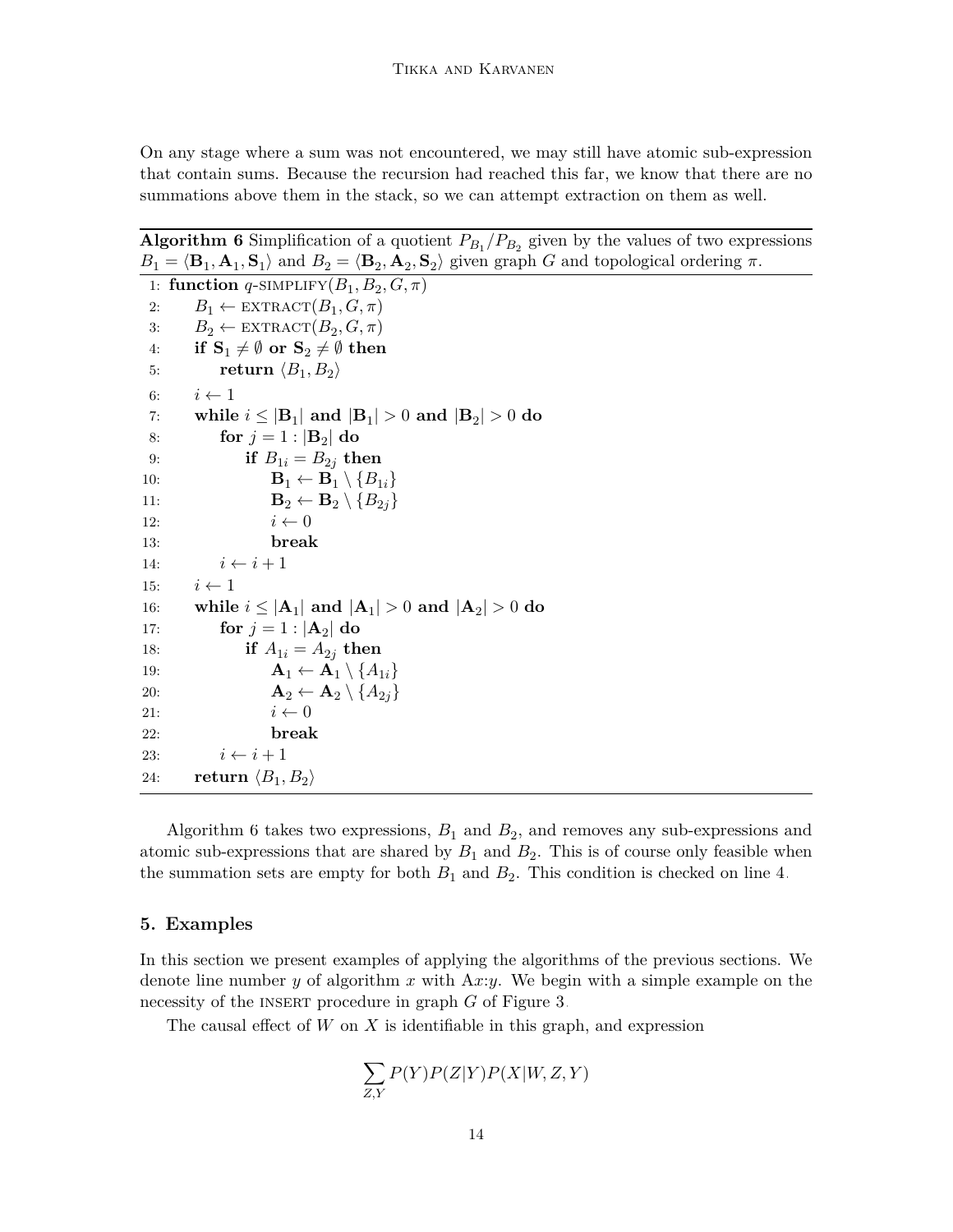<span id="page-14-0"></span>

Figure 3: A graph *G* for the example on the necessity of the insertion procedure.

is obtained by direct application of the ID algorithm or by the truncated factorization formula for causal effects in Markovian models [\(Pearl, 2009\)](#page-29-1). We let *A* be this atomic expression. The topological ordering  $\pi$  is  $X > W > Z > Y$  and  $\mathbf{M} = \{W\}$ . The call to SIMPLIFY $(A, G, \pi)$  will first attempt simplification in terms of *Z*, by calling

 $Join(\emptyset, \emptyset, X, \{W, Z, Y\}, Z, \{W\}, G, \pi),$ 

which results in  $\langle X, \{W, Z, Y\}, \emptyset \rangle$ . At the second call

 $Join({X}, {W, Z, Y}, Z, Y, Z, {W}, G, \pi)$ 

we already run into trouble since we cannot find a conditioning set that would allow *Z* to be joined with  $\{X\}$ . However, since **M** is non-empty and  $W \in \{W, Z, Y\}$  and  $W \notin \{Z\}$  this means that the next call is

$$
INSERT({X}, {W, Z, Y}, W, Z, G, \pi).
$$

Insertion fails in this case, as one can see from the fact that no conditioning set exists that would make *W* conditionally independent of *Z*. Thus we recurse back to join and back to simplify and end up on line [A1:](#page-8-0)[15](#page-7-0) which breaks out of the while-loop. Thus *A* cannot be simplified in terms of *Z*. Simplification is attempted next in terms of *Y* . The first two calls are in this case

$$
JOIN(\emptyset, \emptyset, X, \{W, Z, Y\}, Y, \{W\}, G, \pi),
$$
  

$$
JOIN(\{X\}, \{W, Z, Y\}, Z, \{Y\}, Y, \{W\}, G, \pi),
$$

and in the second call we run into trouble again and have to attempt insertion

$$
INSERT({X}, {W, Z, Y}, W, Y, G, \pi).
$$

This time we find that we can add a term for *W* which is  $P(W|Z, Y)$  because  $(W \perp Y|Z)_{G}$ . The other calls to join also succeed and we can write the value of *A* as

$$
\frac{\sum_{Z,Y} P(Y)P(Z|Y)P(W|Y,Z)P(X|W,Z,Y)}{P(W|Z)}.
$$

and complete the summation in terms of Y. After the call to FACTORIZE we are left with the final expression

$$
\sum_{Z} P(X|W,Z)P(Z).
$$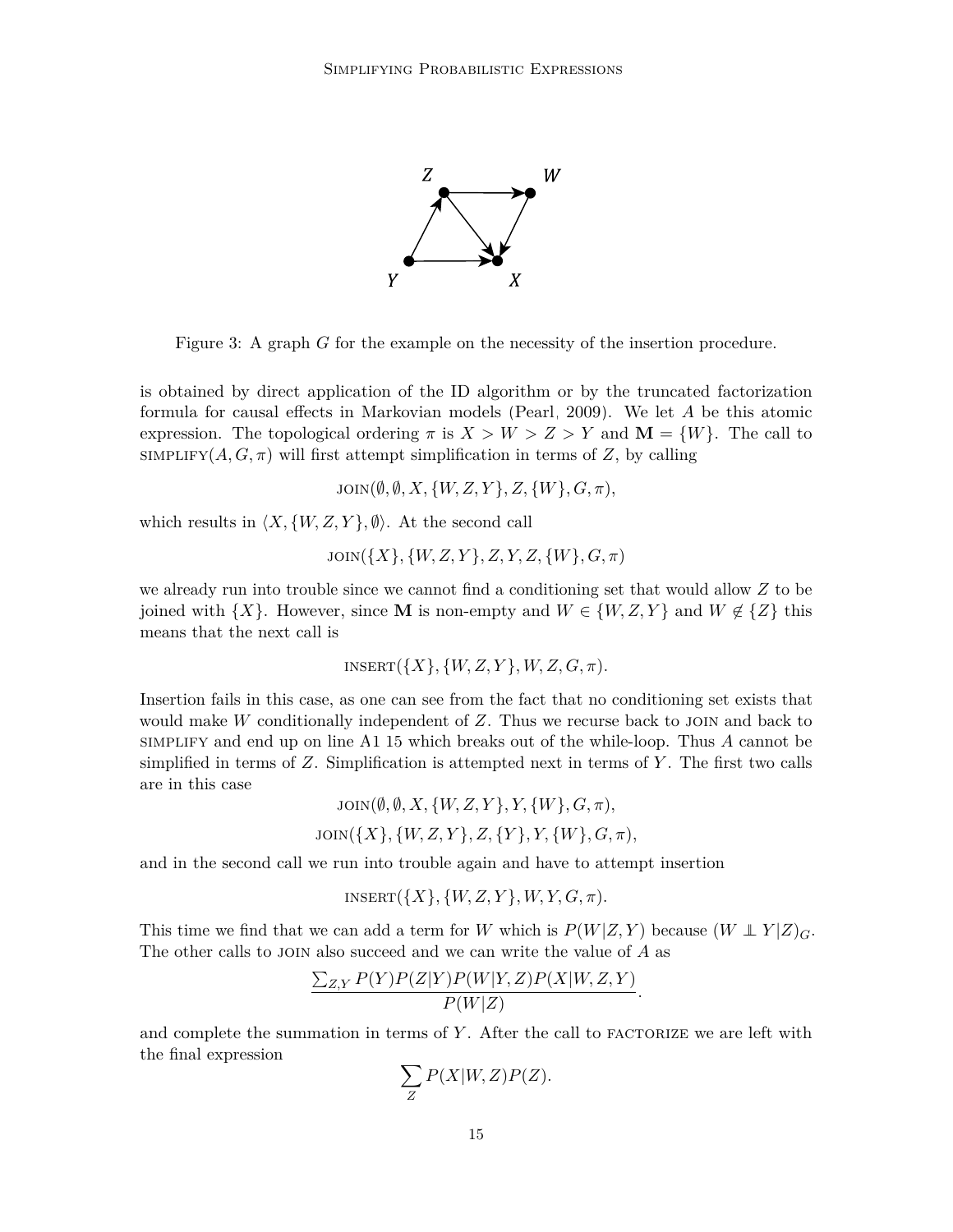We continue by considering again graph *G* depicted in Figure [1.](#page-2-0) The topological ordering  $\pi$  is  $Y > Z_1 > Z_3 > X > Z_2$ . Atomic expression  $A_1$  given by

$$
\sum_{X,Y} P(Y|Z_2, X, Z_3, Z_1) P(Z_3|Z_2, X) P(X|Z_2) P(Z_2),
$$

is a part of the expression to be simplified.

We will first simplify  $A_1$  and take a closer look at how the function JOIN operates. The call to  $\text{SIMPLIFY}(A_1, G, \pi)$  will attempt simplification in terms of the set  $\{X, Y\}$  in the ordering that agrees with the topological ordering  $\pi$ , which is  $(Y, X)$ . After initializing the required sets, we find the index of the term with *Y* as a variable on line [10.](#page-7-0) There is one missing variable,  $Z_1$ , so  $\mathbf{M} = \{Z_1\}$  as returned by GET.MISSING on line [A1](#page-8-0)[:11.](#page-7-0) The first call to JOIN results in  $\langle Y, \{Z_2, X, Z_3, Z_1\}, \emptyset \rangle$  $\langle Y, \{Z_2, X, Z_3, Z_1\}, \emptyset \rangle$  $\langle Y, \{Z_2, X, Z_3, Z_1\}, \emptyset \rangle$ , because line [A2:](#page-9-0)3 is triggered. Condition on line [A1](#page-8-0)[:15](#page-7-0) is not satisfied since  $J_{\text{new}} = \{Y\} \not\subseteq \emptyset = J$ . Thus we update the status of **J** and **D** on lines [A1](#page-8-0)[:18](#page-7-0) and [A1:](#page-8-0)[19.](#page-7-0) Since  $\mathbf{R}_{\text{new}} = \emptyset$  on line A1[:20](#page-7-0) we do not have to update the status of **R***,* **I** and **M** on lines [A1:](#page-8-0)[21,](#page-7-0) [A1:](#page-8-0)[22](#page-7-0) and [A1:](#page-8-0)[23.](#page-7-0) The innermost while-loop is now complete and we call FACTORIZE on line [A1](#page-8-0)[:27](#page-7-0) which succeeds in removing the term  $P(Y|Z_2, X, Z_3, Z_1)$ by completing the sum. Now we update the status of the atomic expression on line [A1](#page-8-0)[:31](#page-7-0) and remove *Y* from the set of variables to be summed over on line [A1:](#page-8-0)[32.](#page-7-0) The resulting value of the expression at this point is

$$
\sum_X P(Z_3|Z_2,X)P(X|Z_2)P(Z_2).
$$

Next, the summation in terms of X is attempted. JOIN is once again successful, because *Z*3 is the first variable to be joined and line [A2:](#page-9-0)[3](#page-8-0) is triggered. Next we attempt to join the terms  $P(Z_3|Z_2, X)$  and  $P(X|Z_2)$ . Computation of the set **G** on line [A2](#page-9-0)[:4](#page-8-0) results in

$$
\{Z_3\}^\pi \setminus An^*(X)_G = \{X, Z_2\} \setminus \{X, Z_2\} = \emptyset.
$$

The power set computed on line [A2:](#page-9-0)[5](#page-8-0) contains only the empty set. For  $P_1 = \emptyset$  we have

$$
A = (An(X)_{G}^{*} \cup \mathbf{P}_{1}) \triangle \mathbf{D} = (\{X, Z_{2}\} \cup \emptyset) \triangle \{X, Z_{2}\} = \emptyset
$$

on line [8,](#page-8-0) and

$$
B = (An(X)G \cup \mathbf{P}1) \triangle \mathbf{C} = (\{Z_2\} \cup \emptyset) \triangle \{Z_2\} = \emptyset
$$

on line [9.](#page-8-0) The condition on line [A2](#page-9-0)[:10](#page-8-0) evaluates to true and we return with  $\langle \{Z_3, X\}, \{Z_2\}, \emptyset \rangle$ . The innermost while-loop terminates allowing the summation over *X* to be performed. The function FACTORIZE provides us with the final expression

<span id="page-15-0"></span>
$$
P(Z_3|Z_2)P(Z_2). \t\t(4)
$$

Next, we will consider the full example and see how *q*-SIMPLIFY is applied. Using the ID algorithm we obtain the causal effect of *X* on  $Z_1$ ,  $Z_2$ ,  $Z_3$  and *Y* in graph *G* of Figure [1](#page-2-0) and it is

$$
P(Z_1|Z_2, X)P(Z_3|Z_2) \frac{\sum_{X} P(Y|Z_2, X, Z_3, Z_1)P(Z_3|Z_2, X)P(X|Z_2)P(Z_2)}{\sum_{X, Y} P(Y|Z_2, X, Z_3, Z_1)P(Z_3|Z_2, X)P(X|Z_2)P(Z_2)} \times \frac{\sum_{X, Z_3, Y} P(Y|Z_2, X, Z_3, Z_1)P(Z_3|Z_2, X)P(X|Z_2)P(Z_2)}{P(Y|Z_2, X, Z_3, Z_1)P(Z_3|Z_2, X)P(X|Z_2)P(Z_2)}.
$$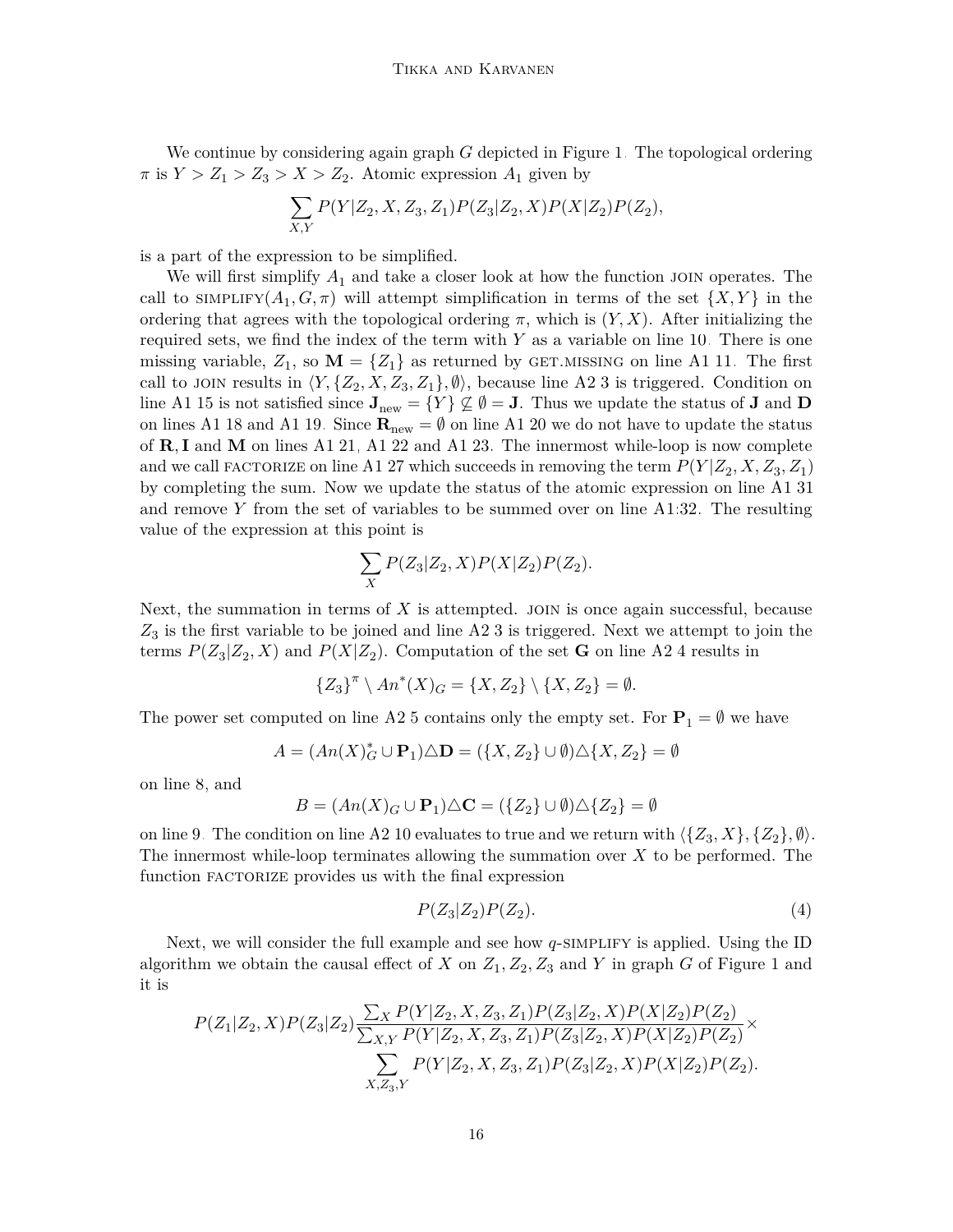We will represent this as a quotient of expression using Definition [2.](#page-3-1) Let *A*<sup>1</sup> be the atomic expression of the previous example and let  $A_2$  also be an atomic expression given by

$$
\sum_{X} P(Y|Z_2, X, Z_3, Z_1) P(Z_3|Z_2, X) P(X|Z_2) P(Z_2),
$$

which is essentially the same as  $A_1$ , but with the variable  $Y$  removed from the summation set **S**. Similarly, we let  $A_3$  be an atomic expression given by

$$
\sum_{X,Z_3,Y} P(Y|Z_2, X, Z_3, Z_1) P(Z_3|Z_2, X) P(X|Z_2) P(Z_2).
$$

We also define the atomic expressions  $A_4$  with the value  $P(Z_3|Z_2)$  and  $A_5$  with the value  $P(Z_1|Z_2, X)$ . Now, we define two expressions  $B_1$  and  $B_2$  for the quotient  $P_{B_1}/P_{B_2}$  as follows:

$$
B_1 = \langle \emptyset, \{A_2, A_3, A_4, A_5\}, \emptyset \rangle, \quad B_2 = \langle \emptyset, \{A_1\}, \emptyset \rangle.
$$

We now call  $q$ -SIMPLIFY $(B_1, B_2, G, \pi)$ . First, we must trace the calls to EXTRACT for both expressions on lines [A6:](#page-13-1)[2](#page-12-0) and [A6](#page-13-1)[:3.](#page-12-0) For  $B_1$  and  $B_2$  this immediately results in a call to DECONSTRUCT on line  $A5:2$  $A5:2$ . First, the function applies SIMPLIFY to each atomic expression contained in the expressions on line [A4](#page-11-1)[:4.](#page-11-0)

Let us first consider the simplification of  $A_2$ . As before with  $A_1$ , we have that JOIN first succeeds in forming  $\langle Y, \{Z_2, X, Z_3, Z_1\}, \emptyset \rangle$ , but this time *Y* is not in the summation set, so we continue. Next, the algorithm attempts to join  $P(Y|Z_2, X, Z_3, Z_1)$  with  $P(Z_3|Z_2, X)$ . The set **G** is defined as

$$
{Y}^{\pi} \setminus An^*(Z_3)_G = {Z_3, Z_1, X, Z_2} \setminus {Z_3, Z_2} = {Z_1, X}
$$

and its subsets are  $\{Z_1, X\}$ ,  $\{Z_1\}$ ,  $\{X\}$  and  $\emptyset$ . For the first subset  $P_1 = \emptyset$  we have that

$$
A = (An^*(Z_3) \cup \mathbf{P}_1) \triangle \mathbf{D} = \{Z_2, Z_3\} \triangle \{Z_2, X, Z_3, Z_1\} = \{X, Z_1\}
$$

and since  $(Y \not\perp X, Z_1 | Z_3, Z_2)$ <sub>G</sub> the condition on line [A2:](#page-9-0)[10](#page-8-0) is not satisfied. We continue with  $P_2 = \{X\}$  and obtain

$$
A=(An^*(Z_3)\cup {\bf P}_2)\triangle {\bf D}=\{X,Z_2,Z_3\}\triangle \{Z_2,X,Z_3,Z_1\}=\{Z_1\}
$$

and since  $(Y \not\perp Z_1 | X, Z_3, Z_2)$ <sub>G</sub> the condition on line [A2](#page-9-0)[:10](#page-8-0) is still not satisfied. Next, for  $\mathbf{P}_3 = \{Z_1\}$  we have

$$
A=(An^*(Z_3)\cup {\bf P}_3)\triangle {\bf D}=\{Z_2,Z_3,Z_1\}\triangle \{Z_2,X,Z_3,Z_1\}=\{X\}
$$

and since  $(Y \not\perp X | Z_1, Z_3, Z_2)_G$  the condition on line [A2](#page-9-0)[:10](#page-8-0) is again, not satisfied. Finally, for  $P_4 = \{Z_1, X\}$  we have

$$
A=(An^*(Z_3)\cup {\bf P}_4)\triangle {\bf D}=\{Z_2,X,Z_3,Z_1\}\triangle \{Z_2,X,Z_3,Z_1\}=\{X\}
$$

and

$$
B = (An(Z_3) \cup \mathbf{P}_4) \triangle \mathbf{C} = \{Z_2, X, Z_1\} \triangle \{Z_2, X\} = \{Z_1\}.
$$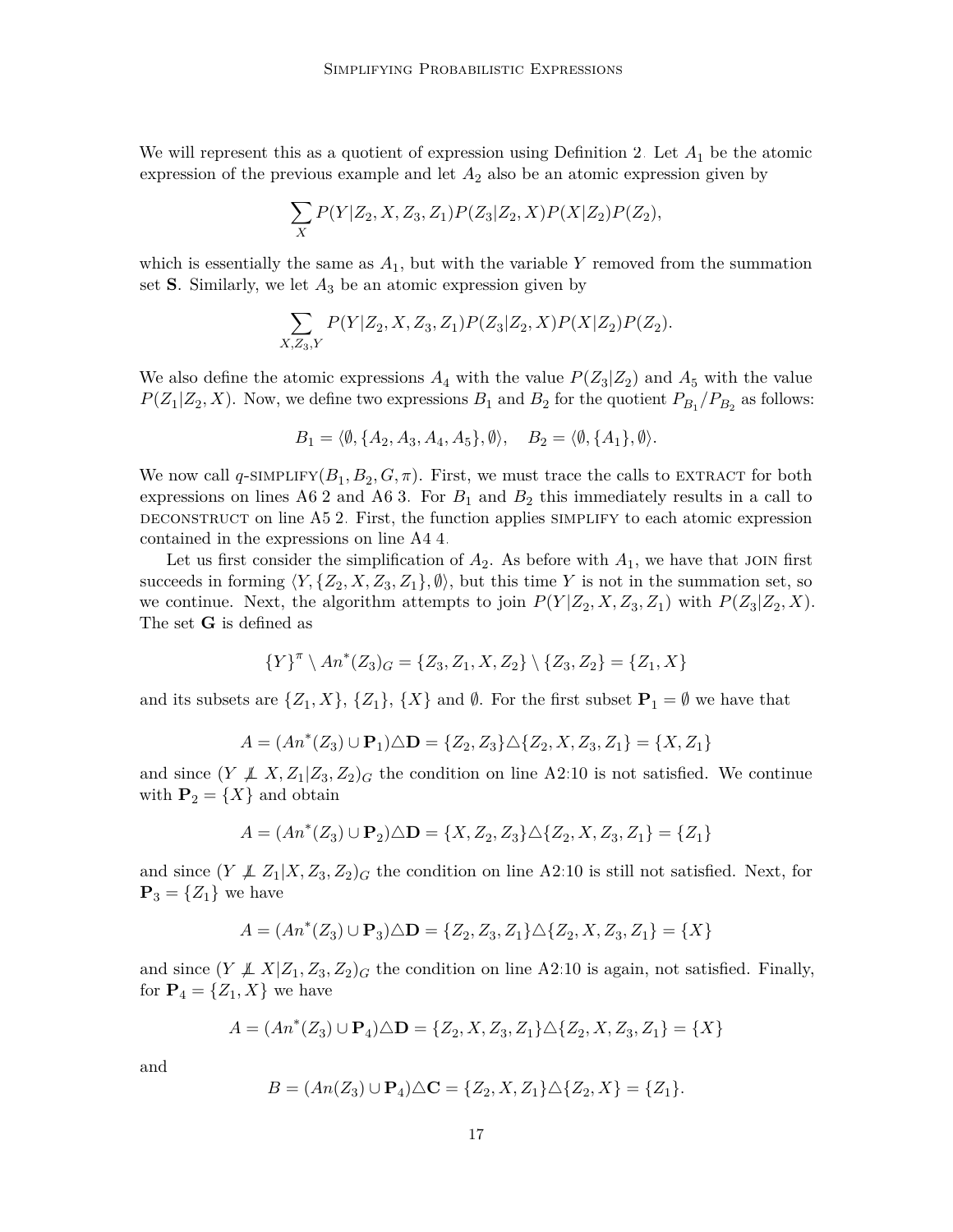Both conditions on line [A2](#page-9-0)[:10](#page-8-0) are now satisfied ny noting that  $(Z_3 \perp\!\!\!\perp Z_1 | X, Z_2)_G$ . Afterwards we obtain

$$
P(Y|Z_2, X, Z_3, Z_1)P(Z_3|Z_2, X) = P(Y, Z_3|Z_1, Z_2, X)
$$

and continue in an attempt to join the term  $P(X|Z_2)$  with this result. The set **G** is now defined as

$$
{Y, Z_3}^{\pi} \setminus An^*(X)_G = {Z_1, X, Z_2} \setminus {X, Z_2} = {Z_1}
$$

and its subsets are  $\{Z_1\}$  and  $\emptyset$ . Starting with  $P_1 = \emptyset$  we have that

$$
A = (An^*(X) \cup \mathbf{P}_1) \triangle \mathbf{D} = \{X, Z_2\} \triangle \{Z_1, Z_2, X\} = \{Z_1\}
$$

and since  $(Y, Z_3 \nperp Z_1 | X, Z_2)$ <sub>G</sub> the condition on line [A2](#page-9-0)[:10](#page-8-0) is not satisfied. Continuing with  $\mathbf{P}_2 = \{Z_1\}$  we have

$$
B = (An(X) \cup P_2) \triangle C = \{Z_2, Z_1\} \triangle \{Z_2\} = \{Z_1\}.
$$

Again, the condition on line [A2](#page-9-0)[:10](#page-8-0) is not satisfied by noting that  $(X \not\perp Z_1 | Z_2)_G$ . We have exhausted the possible subsets, which means that we enter the loop on line [A2](#page-9-0)[:13](#page-8-0) since the set  $\mathbf{M} = \{Z_1\}$  is not empty of line [A2:](#page-9-0)[12.](#page-8-0)

In this case INSERT is called to bring  $Z_1$  into the expression because  $Z_1 \in \mathbf{D} = \{Z_1, Z_2, X\}$ and  $Z_1 \notin \mathbf{C} = \{Z_2\}$ . The set **G** is constructed on line [A3](#page-10-0)[:2](#page-9-0) and it is

$$
\mathbf{J}^{\pi} \setminus An^*(Z_1)_G = \{Y, Z_3\}^{\pi} \setminus \{X, Z_1, Z_2\} = \emptyset.
$$

For the only subset  $P_1 = \emptyset$  we have

$$
B = (An(Z_1)_G \cup \mathbf{P}_1) = \{X, Z_2\}
$$

on line [A3](#page-10-0)[:6,](#page-9-0) and since  $(Z_1 \not\perp X | Z_2)_G$  the condition on line A3[:7](#page-9-0) is not satisfied and we return with  $\langle J, D, \emptyset \rangle$  unchanged on line [9](#page-9-0) of Algorithm [3,](#page-10-0) which causes JOIN to also return with the same output on line [A3:](#page-10-0)[18.](#page-8-0) The condition on line [A1:](#page-8-0)[15](#page-7-0) is now satisfied and we cannot simplify  $A_2$ .

The atomic expression  $A_3$  can be simplified. First,  $Y$  is eliminated exactly as it was removed from *A*<sup>1</sup> . Following the same principle we can see that whenever a variable in the summation set is the largest one in the topological order of the variables contained in the atomic expression, it will be removed successfully. From this we obtain that the value of  $A_3$  is in fact simply  $P(Z_2)$ . Let us call the atomic expression with this value *E*, that is  $P_E = P(Z_2)$ . The atomic expression  $A_1$  can also be simplified, and its value is given by [\(4\)](#page-15-0). Furthermore, since this value is made of two product terms, it is split into two atomic expressions respectively. Let these be called  $D_1$  and  $D_2$  such that  $P_{D_1} = P(Z_3|Z_2)$  and  $P_{D_2} = P(Z_2)$ .

Applying simplify to  $A_4$  and  $A_5$  simply returns the original expressions, since they do not contain any summations and the loop on line [A1:](#page-8-0)[3](#page-7-0) is never entered. The set of atomic expressions is afterwards updated on line  $A4:6$  $A4:6$ . Neither  $B_1$  nor  $B_2$  contain any sub-expressions or summations on line [A4:](#page-11-1)[9,](#page-11-0) so DECONSTRUCT $(B_1, G, \pi)$  returns  $\langle \emptyset, \{A_2, E, A_4, A_5\}, \emptyset \rangle$  and DECONSTRUCT $(B_2, G, \pi)$  returns  $\langle \emptyset, \{D_1, D_2\}, \emptyset \rangle$ . The lack of summations on line [A5:](#page-12-0)[3](#page-11-1) of causes EXTRACT to iterate through the atomic expression contained in  $B_1$  and  $B_2$  directly on line [A5](#page-12-0)[:6,](#page-11-1) since neither of them have any sub-expressions of their own.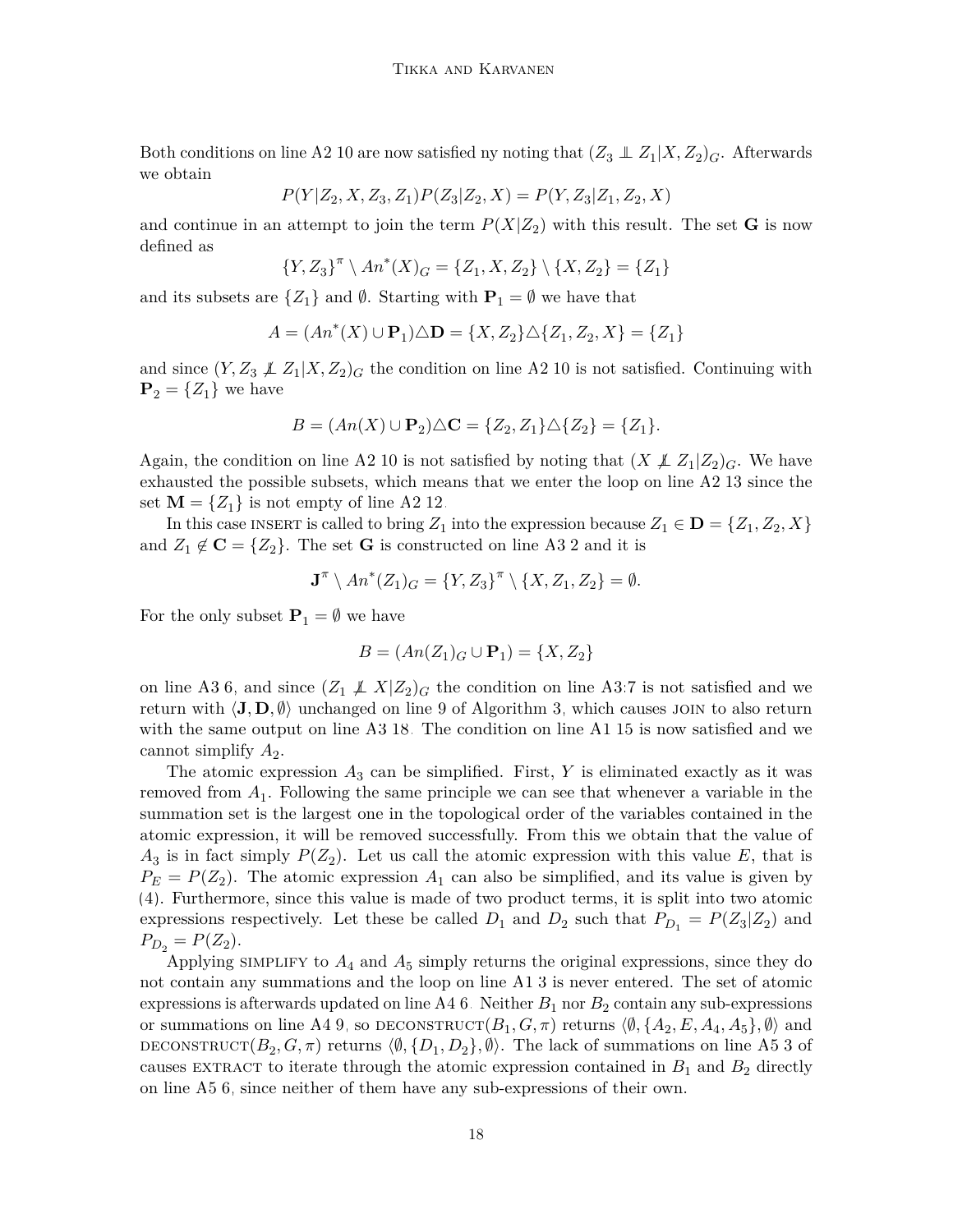Only  $A_2$  contains a sum at this point. The iteration over the terms of  $A_2$  on line [A5](#page-12-0)[:10](#page-11-1) finds that the only term that does not contain *X* is  $P(Z_2)$  on line [A5:](#page-12-0)[11.](#page-11-1) Let us denote the atomic expression with the value  $P(Z_2)$  as  $C_1$  and the atomic expression resulting from the extraction as  $C_2$  which now has the value

$$
\sum_{X} P(Y|Z_2, X, Z_3, Z_1) P(Z_3|Z_2, X) P(X|Z_2).
$$

This completes the extraction and results in an expression  $B'_1$  such that

$$
B_1' = \langle \emptyset, \{C_1, C_2, E, A_4, A_5\}, \emptyset \rangle.
$$

The expression  $B_2$  remains unchanged.

 $q$ -simplify is now able to proceed. Neither  $B'_{1}$  nor  $B_{2}$  contain sub-expression so the loop on line [A6](#page-13-1)[:7](#page-12-0) is not entered, and we are only subtracting their common atomic expressions in the loop on line [A6:](#page-13-1)[16.](#page-12-0) It is easy to see that  $A_4 = D_1$  and  $C_1 = D_2$ , so they are removed from both  $B_1'$  and  $B_2$ . Finally, the expressions corresponding to the numerator and denominator are returned.

To summarize, we began with the expression

$$
P(Z_1|Z_2, X)P(Z_3|Z_2) \frac{\sum_{X} P(Y|Z_2, X, Z_3, Z_1) P(Z_3|Z_2, X) P(X|Z_2) P(Z_2)}{\sum_{X, Y} P(Y|Z_2, X, Z_3, Z_1) P(Z_3|Z_2, X) P(X|Z_2) P(Z_2)} \times \frac{\sum_{X, Z_3, Y} P(Y|Z_2, X, Z_3, Z_1) P(Z_3|Z_2, X) P(X|Z_2) P(Z_2)}{P(Y|Z_2, X, Z_3, Z_1) P(Z_3|Z_2, X) P(X|Z_2) P(Z_2)}.
$$

and successfully simplified it into

$$
P(Z_1|Z_2, X)P(Z_2) \sum_X P(Y|Z_2, X, Z_3, Z_1)P(Z_3|Z_2, X)P(X|Z_2).
$$

#### **6. Discussion**

We have presented a formal definition of topologically consistent atomic expressions and simplification sets and provided a sound and complete algorithm to find these sets for a given expression. We also discussed some general techniques that apply to a more general class of these expressions. Algorithm [7](#page-21-0) and Algorithm [8,](#page-22-0) presented in Appendix [A,](#page-0-0) have been previously implemented in the R package causaleffect [\(Tikka and Karvanen, 2017a\)](#page-29-4). We have updated the package to include all of the simplification procedures presented in this paper and they can be applied to all causal effect and conditional causal effect expressions derived from identification procedures. Our definition of topologically consistent atomic expressions is similar to g-functionals that can be used to characterize identifiability results under special conditions [\(Shpitser and Tchetgen Tchetgen, 2016\)](#page-29-9).

It is plausible that these procedures could also be extended into other causal inference results, such as formulas for *z*-identifiability, transportability and meta-transportability of causal effects. The extensions are non-trivial however, since transportability formulas contain terms with distributions from multiple domains and *z*-identifiable causal effects contain do-operators in the conditioning sets which would require the implementation of the rules of do-calculus into Algorithm [1.](#page-8-0) Do-calculus consists of three inference rules that can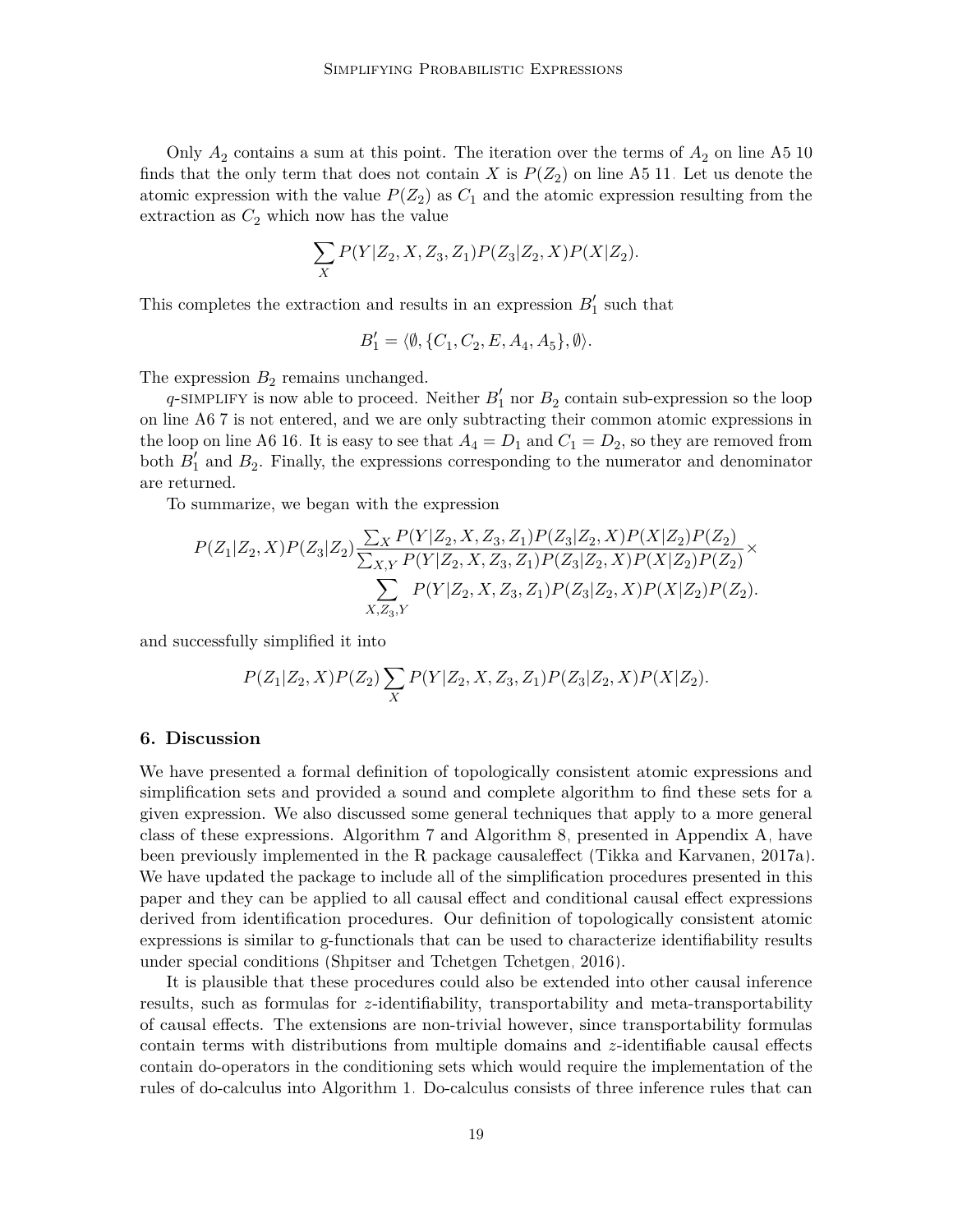<span id="page-19-0"></span>

Figure 4: A graph *G* for a situation where simplification fails

be used to manipulate probabilities involving the do-operator [\(Pearl, 2009\)](#page-29-1). Currently, we operate only on expressions that do not involve the do-operator. In fact, in our procedure it is not required to know the original causal query that produced the result.

Simpler expressions have many useful properties. They can help in understanding and communicating results and evaluating them saves computational resources. Estimation accuracy can also be improved in some cases when variables that are present in the original expression suffer from missing data or measurement error. One example where the benefits of simplification are realized can be found in [\(Hyttinen et al., 2015\)](#page-28-11), where expressions of causal effects are derived and repeatedly evaluated for a large number of causal models.

Our approach to simplification stems from the nature of causal effect expressions. In our setting, a question still remains whether simplification sets completely characterize all situations where a variable can be eliminated from an atomic expression. One might also consider simplification in a general setting, where we do not assume topological consistency or any other constraints for the atomic expressions. In this case a 'black box' definition for simplification could be considered, where we simply require that when the sum over a variable of interest is completed we are again left with another atomic expression without this variable in the summation set. This framework is theoretically interesting but we are not aware of any potential applications.

The worst case time complexity of Algorithm [1](#page-8-0) is difficult to gauge and is a topic for further research. One can observe that the performance of the algorithm is highly dependent on the size of the differences of the conditioning sets between adjacent terms. Both Algorithm [2](#page-9-0) and Algorithm [3](#page-10-0) iterate through the subsets of these differences and check d-separation criteria for each subset. Thus dynamic programming solutions could be implemented to further improve performance by collecting the results of these checks. Previously determined conditional independences would not need to be checked again and could be retrieved from memory instead.

In some cases, simplification has some apparent connections to identifiability. Consider the graph *G* of Figure [4.](#page-19-0) In this graph the causal effect of *X* on *Y* is identifiable, and its expression is

$$
\sum_{Z} P(Y|Z,X)P(Z).
$$

If we let *Z* be an unobserved variable instead, then *G* depicts the well-known bow-arc graph, where the same causal effect is unidentifiable. This corresponds to an unsuccessful attempt to remove *Z* from the expression of the causal effect. However, we cannot know beforehand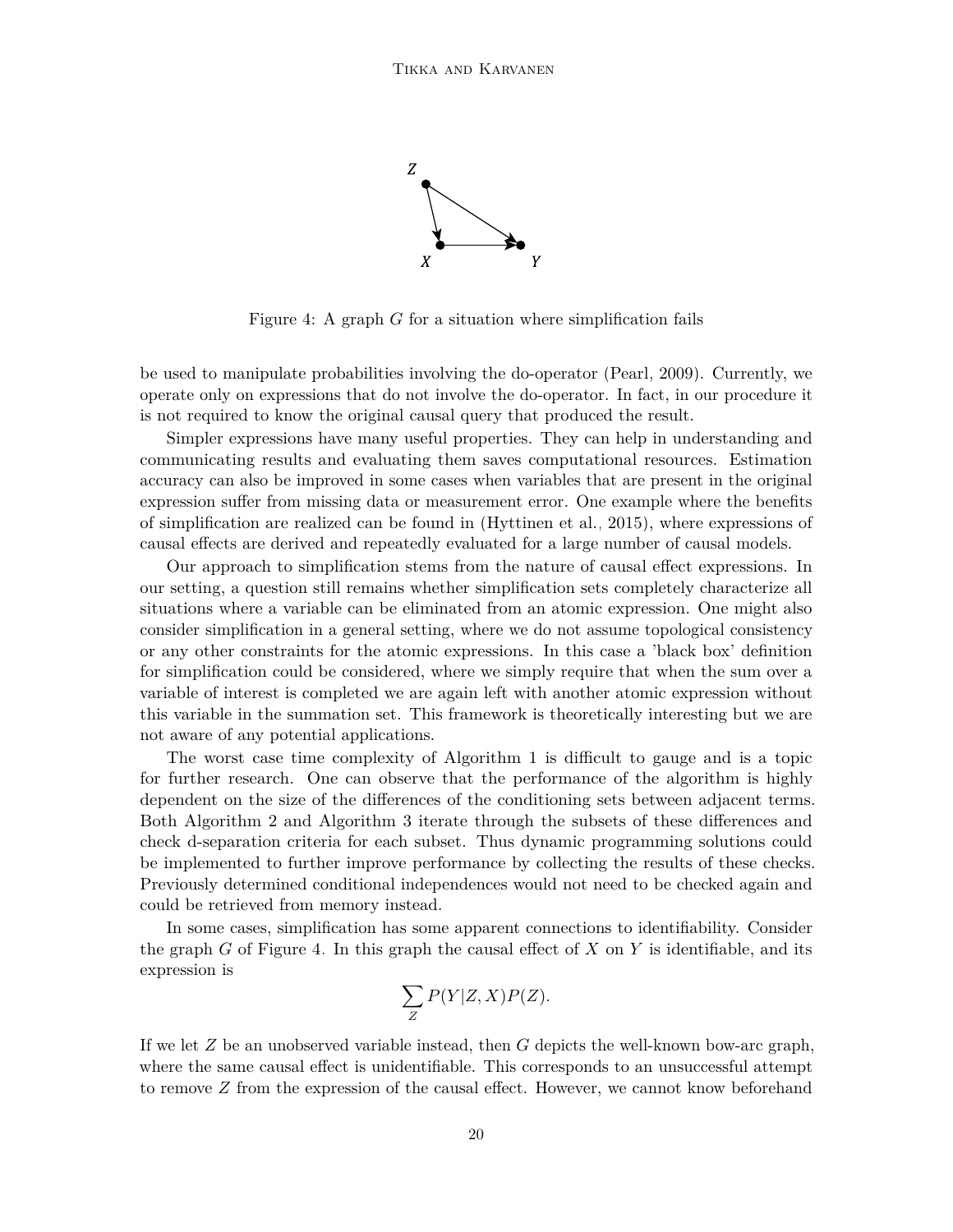whether an expression for a causal effect is going to be atomic or not, so we cannot use our algorithm to derive identifiability in general.

A reviewer suggested a simplification algorithm where the ID algorithm would be applied to latent projections [\(Pearl and Verma, 1991\)](#page-29-10) onto the variables to be marginalized. This algorithm would be able to solve many, but not all, simplification tasks. Importantly, in the example presented in Figure [1,](#page-2-0) we cannot make any variables latent, as we are interested in the causal effect of *X* on all of the other variables. A reviewer also suggested that simplified expressions could be categorized into those that are obtained through latent projections and those that are not. This categorization might give additional insight into the topic.

#### **Acknowledgments**

We thank the anonymous reviewers for their constructive feedback that greatly helped us to improve this paper. We also thank Lasse Leskelä for his comments.

#### **Appendix A. Topological Consistency of Causal Effect Formulas**

We prove the statement that every causal effect formula returned by the algorithms of [Shpitser](#page-29-2) [and Pearl](#page-29-2)  $(2006a,b)$  $(2006a,b)$  can be represented by using products and quotients of  $\pi$ -consistent atomic expressions such that  $\pi$  is a topological ordering of *G*.

We use the notation  $G[X]$  to denote an induced subgraph, which is obtained from  $G$ by removing all vertices not in **X** and by keeping all edges between the vertices of **X** in *G*. Here  $G_{\bar{X},Z}$  means the graph that is obtained from *G* by removing all incoming edges of **X** and all outgoing edges of **Z**. We say that *G* is an *I-map* of *P* if *P* admits the causal Markov factorization with respect to  $G = \langle V, E \rangle$ , which is

$$
P = \prod_{i=1}^{n} P(V_i | Pa^*(V_i)_{G}) \prod_{j=1}^{k} P(U_j),
$$

where  $Pa^*(\cdot)$  contains unobserved parents as well.

Consider first lines 2, 3, 4 and 7 of Algorithm [7](#page-21-0) where recursive calls occur and let *π<sup>r</sup>* be the topological ordering of the graph in the previous recursion step. Line 2 limits the identification procedure to the ancestors of **Y** so we can still obtain an expression that topologically consistent with respect to a topological ordering obtained from  $\pi_r$  by removing non-ancestors. Lines 3 and 4 make no changes to the distribution *P* and the graph *G*. On line 7 the induced subgraph  $G[S']$  in the next call is a C-component, but the joint distribution in this case is a  $\pi_r$ -consistent expression

$$
P(\mathbf{S}') = \prod_{V_i \in \mathbf{S}'} P(V_i | V_i^{\pi_r} \cap \mathbf{S}', v_i^{\pi_r} \setminus \mathbf{s}'),
$$

since every conditioning set is of the form  $V_i^{\pi_r}$  when we only consider variables instead of their values, so we obtain

$$
P(\mathbf{S}') = \prod_{V_i \in \mathbf{S}'} P(V_i | V_i^{\pi_r}),
$$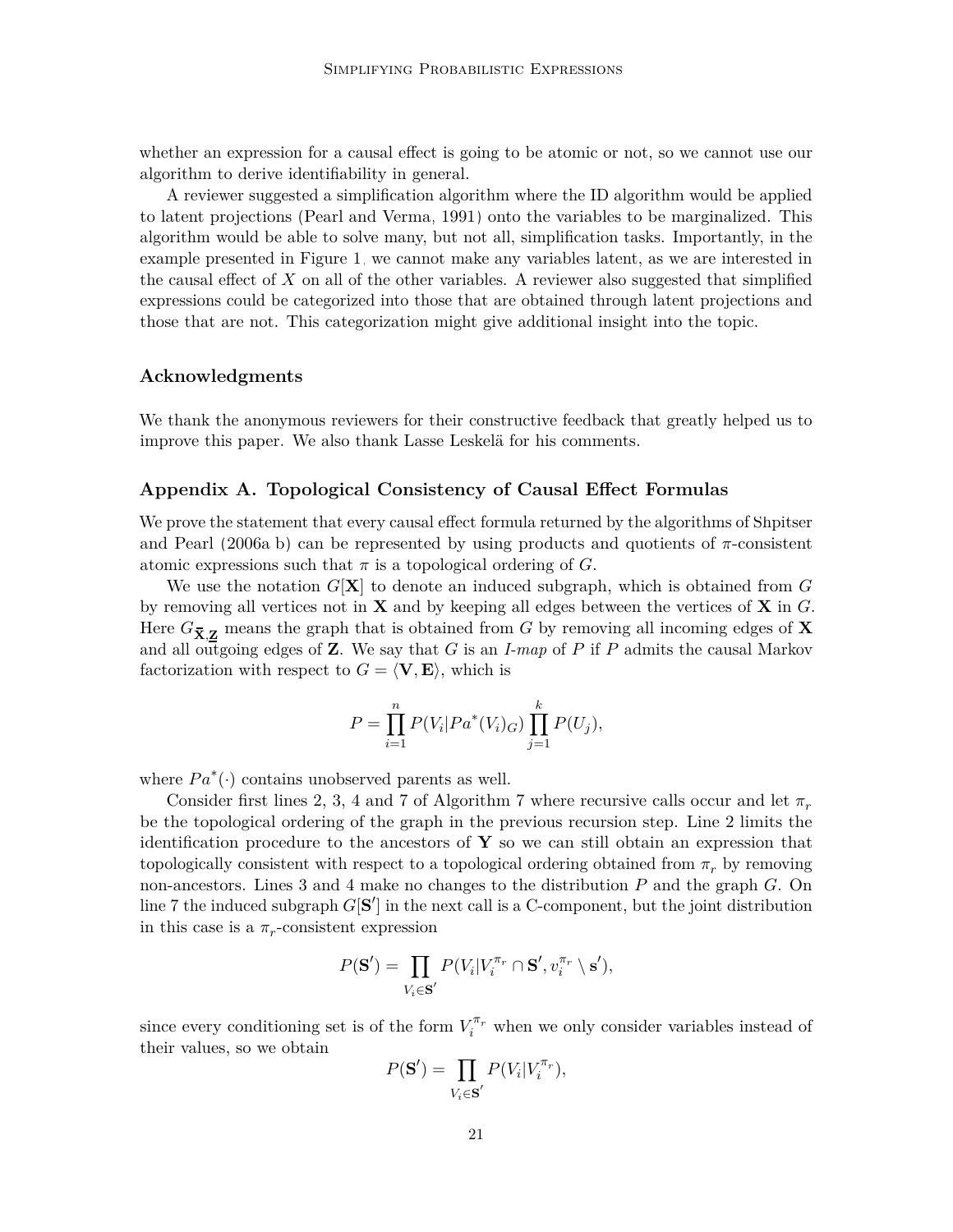Furthermore, any expression returned from line 7 will now be  $\pi_r$ -consistent. Thus all recursive calls retain topological consistency with respect to *π*.

Consider now the non-recursive terminating calls on lines 1 and 6. Consider line 1 first. If line two was triggered previously, we can factorize  $P(V)$  in such a way that each variable is conditioned by its ancestors, since the ancestors of ancestors of **Y** are by definition ancestors of **Y**. If line 7 was triggered previously we already know that the joint distribution was previously factorized in a  $\pi_r$ -consistent fashion. If line 3 or 4 was triggered previously, we know that they have not imposed any changes on *P* of *G*. Line 6 clearly produces a *π<sup>r</sup>* consistent end result. Lines 4, 6 and 7 can only produce either products of quotients. By noting that  $\pi_r$ -consistency implies  $\pi$ -consistency, we have that the result of the algorithm can always be represented by using products and quotients of  $\pi$ -consistent atomic expressions.

**Algorithm 7** The causal effect of intervention  $do(X = x)$  on **Y** [\(Shpitser and Pearl, 2006a\)](#page-29-2). **INPUT:** Value assignments **x** and **y**, joint distribution  $P(\mathbf{v})$  and a DAG  $G = \langle \mathbf{V}, \mathbf{E} \rangle$ . *G* is

an *I*-map of *P*.

**OUTPUT:** Expression for  $P_{\mathbf{x}}(\mathbf{y})$  in terms of  $P(\mathbf{v})$  or  $\textbf{FAIL}(F, F')$ .

**function**  $\mathbf{ID}(\mathbf{y}, \mathbf{x}, P, G)$ 1: **if**  $x = \emptyset$ , **then**  $\mathbf{return} \, \sum_{v \in \mathbf{v} \setminus \mathbf{y}} P(\mathbf{v}).$ 2: **if**  $V \neq An(Y)<sub>G</sub>$ , then  $\textbf{return } \textbf{ID}(\textbf{y}, \textbf{x} \cap An(\textbf{Y})_G, P(An(\textbf{Y})_G), G[An(\textbf{Y})_G)].$ 3: Let  $\mathbf{W} = (\mathbf{V} \setminus \mathbf{X}) \setminus An(\mathbf{Y})_{G_{\overline{\mathbf{X}}}}.$ **if**  $W \neq \emptyset$ , then **return ID**( $\mathbf{y}, \mathbf{x} \cup \mathbf{w}, P, G$ ).  $4: \textbf{ if } C(G[\textbf{V}\setminus \textbf{X}]) = \{G[\textbf{S}_1],\ldots,G[\textbf{S}_k]\}, \textbf{ then}$  $\textbf{return } \sum_{v \in \mathbf{v} \setminus (\mathbf{y} \cup \mathbf{x})} \prod_{i=1}^k \textbf{ID}(\mathbf{s}_i, \mathbf{v} \setminus \mathbf{s}_i, P, G).$ **if**  $C(G[V \setminus X]) = \{G[S]\},\$  then 5: **if**  $C(G) = \{G\}$ , then **throw FAIL** $(G, G[S])$ . 6: **if**  $G[S] \in C(G)$ , then  $\textbf{return } \sum_{v \in \mathbf{s} \setminus \mathbf{y}} \prod_{V_i \in \mathbf{S}} P(v_i|v_i^{\pi}).$ 7: **if**  $(\exists \mathbf{S}')\mathbf{S} \subset \mathbf{S}'$  such that  $G[\mathbf{S}'] \in C(G)$ , then  $\textbf{return ID}(\textbf{y},\textbf{x} \cap \textbf{s}',\textstyle\prod_{V_i \in \textbf{S}'} P(V_i|V_i^{\pi} \cap \textbf{S}',v_i^{\pi} \setminus \textbf{s}'),G[\textbf{S}']).$ 

<span id="page-21-0"></span>The claim is now apparent for Algorithm [8](#page-22-0) since line [2](#page-21-0) is eventually called for every conditional causal effect.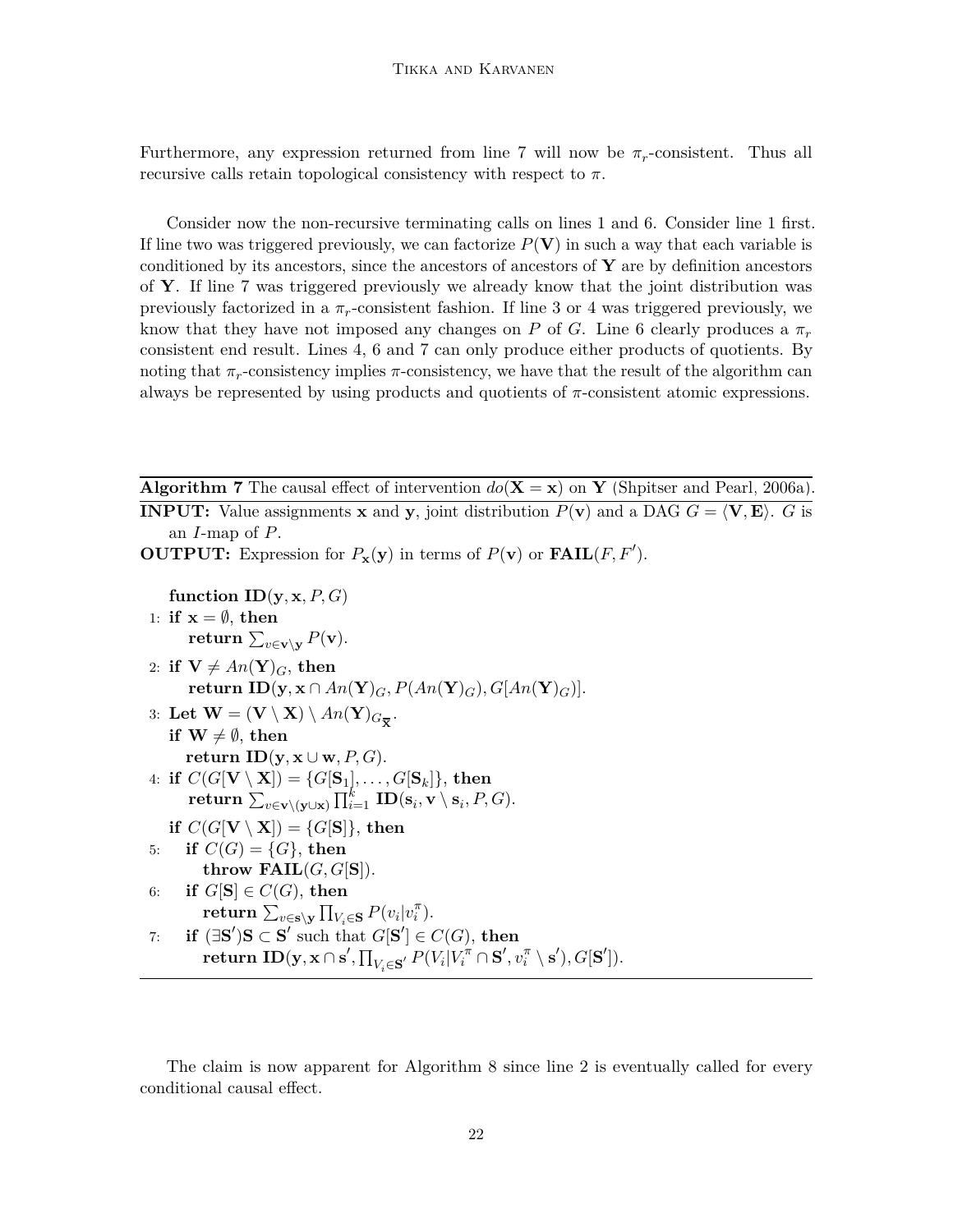**Algorithm 8** The causal effect of intervention  $do(X = x)$  on Y given Z [\(Shpitser and Pearl,](#page-29-3) [2006b\)](#page-29-3).

**INPUT:** Value assignments **x**, **y** and **z**, joint distribution  $P(\mathbf{v})$  and a DAG  $G = \langle \mathbf{V}, \mathbf{E} \rangle$ . *G* is an *I*-map of *P*.

**OUTPUT:** Expression for  $P_{\mathbf{x}}(\mathbf{y}|\mathbf{z})$  in terms of  $P(\mathbf{v})$  or  $\textbf{FAIL}(F, F')$ .

function  $IDC(y, x, z, P, G)$ 1: **if** ∃*Z* ∈ **Z** such that  $(\mathbf{Y} \perp Z | \mathbf{X}, \mathbf{Z} \setminus \{Z\})_{G_{\overline{\mathbf{X}}, \mathbf{Z}}}$  then **return IDC**( $\mathbf{y}, \mathbf{x} \cup \{z\}, \mathbf{z} \setminus \{z\}, P, G$ ). 2: **else** let  $P' = \textbf{ID}(\mathbf{y} \cup \mathbf{z}, \mathbf{x}, P, G)$ .  $\mathbf{return} \; P' / \sum_{y \in \mathbf{y}} P'$ 

#### <span id="page-22-0"></span>**Appendix B. Proof of Theorem [6](#page-6-2)**

**Proof** By direct calculation we obtain

$$
P_A = \sum_{V_j} \prod_{i=1}^n P(V_i | \mathbf{C}_i)
$$
  
\n
$$
= \prod_{V_i < V_j} P(V_i | \mathbf{C}_i) \sum_{V_j} \prod_{V_i \ge V_j} P(V_i | \mathbf{C}_i)
$$
  
\n
$$
= \prod_{V_i < V_j} P(V_i | \mathbf{C}_i) \sum_{V_j} \frac{P(V_{\pi(p)}, \dots, V_{\pi(q)} | \mathbf{D})}{\prod_{U \in \mathbf{M}} P(U | \mathbf{E}_U)}
$$
  
\n
$$
= \prod_{V_i < V_j} P(V_i | \mathbf{C}_i) \frac{P(V_{\pi(p+1)}, \dots, V_{\pi(q)} | \mathbf{D})}{\prod_{U \in \mathbf{M}} P(U | \mathbf{E}_U)}
$$
  
\n
$$
= \prod_{V_i < V_j} P(V_i | \mathbf{C}_i) \prod_{V_i > V_j} P(V_i | \mathbf{D}_i) := P_{A'},
$$

where the sets  $\mathbf{D}_i$  are obtained from the factorization of the joint term such that  $A'$  is a  $\pi^*$ -consistent where  $\pi^*$  is obtained from  $\pi$  by removing  $V_j$  from the ordering. To justify the equalities, we first note that terms of variables  $V_i < V_j$  do not contain  $V_j$  and can be brought outside the sum.

To obtain the third equality, we multiply by  $\left[\prod_{U \in \mathbf{M}} P(U|\mathbf{E}_U)\right] / \left[\prod_{U \in \mathbf{M}} P(U|\mathbf{E}_U)\right]$  and apply condition [\(2\)](#page-6-0) of Definition [5](#page-5-1) on the right-hand side as licensed by condition [\(3\)](#page-6-1) of the definition. To obtain the fourth equality, we simply carry out the summation in terms of *Vj* . Conditions [\(2\)](#page-6-0) and [\(3\)](#page-6-1) of Definition [5](#page-5-1) make it possible to refactorize the joint term into product terms so that the terms corresponding to variables  $U \in \mathbf{M}$  remain unchanged and can be divided out once more. Thus we obtain the last equality, and an expression that no longer contains  $V_j$  and has the same value as  $A$ .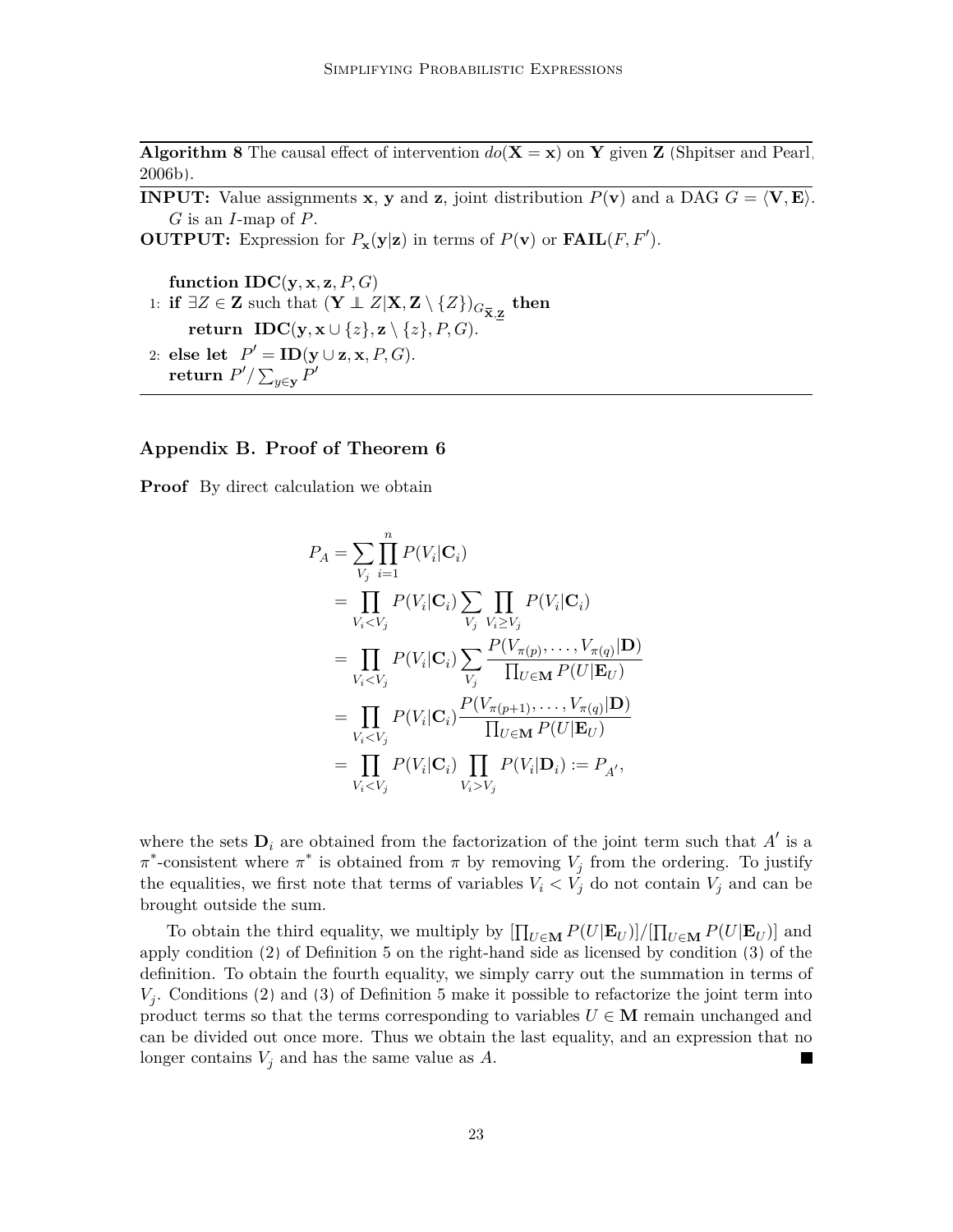## **Appendix C. Derivation of the Causal Effect in the Introductory Example**

We present the derivation of the causal effect of *X* on  $Y, Z_3, Z_2, Z_1$  in the graph *G* of Figure [1](#page-2-0) using Algorithm [7.](#page-21-0) We fix topological ordering of *G* as  $Z_2 < X < Z_1 < Z_3 < Y$ . The original call  $ID({Y, Z_1, Z_2, Z_3}, {X}, {Y}, P(\mathbf{V}), G)$  fires line 4 and results in three new recursive calls. We have

<span id="page-23-3"></span>
$$
P_X(Y, Z_3, Z_1, Z_2) = P_{Y, Z_3, X, Z_2}(Z_1) P_{Y, Z_1, X, Z_2}(Z_3) P_{Z_3, Z_1, X}(Y, Z_2),
$$
\n
$$
(5)
$$

as the graph  $G[V \setminus \{X\}]$  has three C-components formed by the sets  $\{Z_1\}$ ,  $\{Z_3\}$  and  $\{Y, Z_2\}$ , respectively.

The first recursive call  $ID({Z_1}, {Y, Z_3, X, Z_2}, P(\mathbf{V}), G)$  fires line 2 because  $Z_3$  and *Y* are not ancestors of  $Z_1$ . The next call  $ID({Z_1}, {X, Z_2}, P(Z_1, X, Z_2), G[{Z_1, X, Z_2}])$  fires line 6 because  $C(G[\{Z_1\}])$  contains only one C-component and it is not part of a larger C-component in the graph of the current recursion stage. We have

<span id="page-23-1"></span>
$$
P_{Y,Z_3,X,Z_2}(Z_1) = P_{X,Z_2}(Z_1) = P(Z_1|X,Z_2). \tag{6}
$$

To obtain  $P_{Y,Z_1,X,Z_2}(Z_3)$  we call  $ID({Z_3}, {Y, Z_1, X, Z_2}, P(\mathbf{V}), G)$  which also fires line 2 because  $X$ ,  $Z_1$  and  $\overline{Y}$  and not ancestors of  $Z_3$ . Calling  $ID({Z_3}, {Z_2}, P(Z_3, Z_2), G[{Z_3}, Z_2\}])$ fires line 6  $C(G[\{Z_3\}])$  contains only one C-component and it is not part of a larger Ccomponent in the graph of the current recursion stage. We have

<span id="page-23-2"></span>
$$
P_{Y,Z_1,X,Z_2}(Z_3) = P_{Z_2}(Z_3) = P(Z_3|Z_2). \tag{7}
$$

To obtain the last term we call  $ID({Y, Z_2}, {Z_3, Z_1, X}, P(\mathbf{V}), G)$ . The subgraph  $G[\mathbf{V} \setminus$  $\{Z_3, Z_1, X\}$  =  $G[\{Y, Z_2\}]$  has only one C-component, but it is part of a larger C-component formed by the set  $\mathbf{S}' = \{Y, Z_3, X, Z_2\}$  in the current graph *G*. Line 7 is fired resulting in

$$
ID({Y,Z2}, {Z3, X}, P(Y|Z3, Z1, X, Z2)P(Z3|Z2, X)P(X|Z2)P(Z2), G[\mathbf{S}']). (8)
$$

This call fires line 2 since X is not an ancestor of Y in the graph  $G[\mathbf{S}']$ . Letting **T** =  $\mathbf{S}' \setminus \{X\} = \{Y, Z_3, Z_2\}$  the next call is

$$
ID({Y, Z2}, {Z3}, \sum_{X} P(Y|Z3, Z1, X, Z2) P(Z3|Z2, X) P(X|Z2) P(Z2), G[\mathbf{T}]).
$$
 (9)

This time we trigger line 6 because  $G[\mathbf{T} \setminus \{Z_3\}]$  has only one C-component and there is no larger C-component of *G*[**T**] that would contain it. We obtain

<span id="page-23-0"></span>
$$
P_{Z_3, Z_1, X}(Y, Z_2) = P_{Z_3, Z_1, X}(Y, Z_2)
$$
  
=  $P_{Z_3, X}(Y, Z_2)$   
=  $P_{Z_3}(Y, Z_2)$   
=  $P^*(Y|Z_3, Z_2)P^*(Z_2),$  (10)

where  $P^*$  is the distribution of the current recursion stage, that is

$$
P^*(Y, Z_3, Z_2) = \sum_X P(Y|Z_3, Z_1, X, Z_2) P(Z_3|Z_2, X) P(X|Z_2) P(Z_2).
$$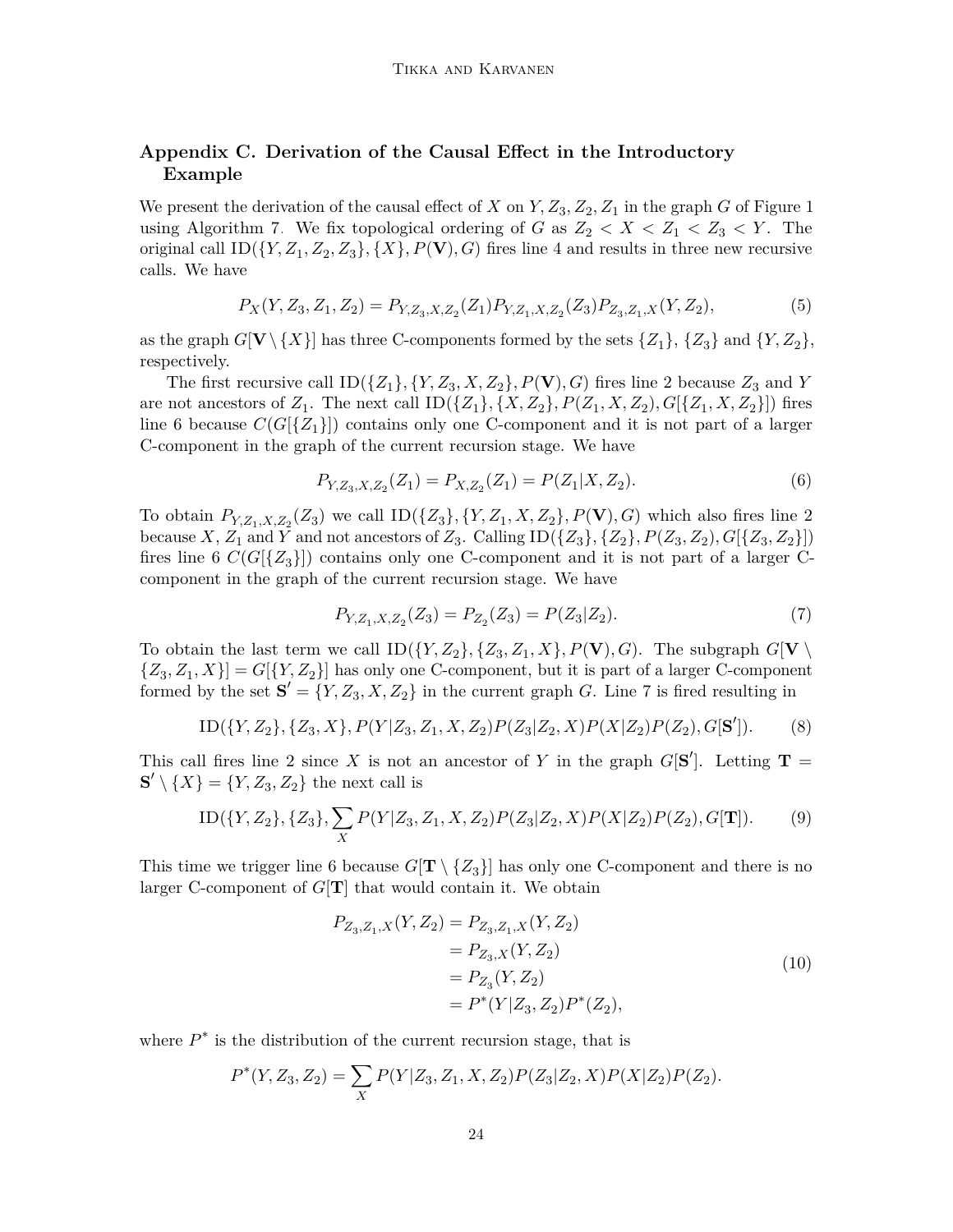In order to represent the conditional probability on the last line of [\(10\)](#page-23-0), we write

<span id="page-24-0"></span>
$$
P^*(Y|Z_3, Z_2)P^*(Z_2) = \frac{P^*(Y, Z_3, Z_2)}{P^*(Z_3, Z_2)} P^*(Z_2)
$$
  
= 
$$
\frac{P^*(Y, Z_3, Z_2)}{\sum_{Y} P^*(Y, Z_3, Z_2)} \sum_{Y, Z_3} P^*(Y, Z_3, Z_2)
$$
  
= 
$$
\frac{\sum_{X} P(Y|Z_2, X, Z_3, Z_1) P(Z_3|Z_2, X) P(X|Z_2) P(Z_2)}{\sum_{X, Y} P(Y|Z_2, X, Z_3, Z_1) P(Z_3|Z_2, X) P(X|Z_2) P(Z_2)} \times \sum_{X, Z_3, Y} P(Y|Z_2, X, Z_3, Z_1) P(Z_3|Z_2, X) P(X|Z_2) P(Z_2).
$$
 (11)

Finally, we gather the results of our subproblems in [\(6\)](#page-23-1), [\(7\)](#page-23-2) and [\(11\)](#page-24-0), and insert them back into the equation in [\(5\)](#page-23-3) which yields

$$
P_X(Y, Z_3, Z_1, Z_2) = P(Z_1|Z_2, X)P(Z_3|Z_2) \times
$$
  
\n
$$
\frac{\sum_X P(Y|Z_2, X, Z_3, Z_1)P(Z_3|Z_2, X)P(X|Z_2)P(Z_2)}{\sum_{X, Y} P(Y|Z_2, X, Z_3, Z_1)P(Z_3|Z_2, X)P(X|Z_2)P(Z_2)} \times
$$
  
\n
$$
\sum_{X, Z_3, Y} P(Y|Z_2, X, Z_3, Z_1)P(Z_3|Z_2, X)P(X|Z_2)P(Z_2)
$$

as the formula for the causal effect.

## **Appendix D. Proof of Theorem [7](#page-10-1)**

**Proof** (i) Suppose that  $\text{SIMPLIFY}(A, G, \pi)$  has returned an expression with variable  $V_i$ eliminated. Because the computation completed successfully, we have that each application of join and insert succeed. We can rewrite the value of *A* as

$$
\prod_{V_i < V_j} P(V_i | \mathbf{C}_i) \sum_{V_j} \prod_{V_i \ge V_j} P(V_i | \mathbf{C}_i),
$$

where the terms  $P(V_i|\mathbf{C}_i)$  such that  $V_i < V_j$  can be brought outside the sum over  $V_j$ , because they cannot contain  $V_j$ . The functions JOIN and INSERT use only standard rules of probability calculus, which can be seen on line [10](#page-8-0) of Algorithm [2](#page-9-0) and line [7](#page-9-0) of Algorithm [3,](#page-10-0) and thus every new formation of a joint distribution  $P(\mathbf{J}|\mathbf{D})$  has been valid. Once again we rewrite the value of *A* as

$$
\prod_{V_i < V_j} P(V_i | \mathbf{C}_i) \sum_{V_j} P(\mathbf{J} | \mathbf{D}),
$$

which means that condition [\(2\)](#page-6-0) of Definition [5](#page-5-1) is now satisfied, as we have obtained a joint term from the original product terms.Because  $V_j \in \mathbf{J}$  we can carry out the summation which yields

$$
\prod_{V_i < V_j} P(V_i | \mathbf{C}_i) \cdot P(\mathbf{J} \setminus \{V_j\} | \mathbf{D}),
$$

Because Algorithm [1](#page-8-0) succeeds, we know that every insertion is canceled out by FACTORIZE. To complete the procedure we obtain a new factorization without  $V_j$  resulting in an atomic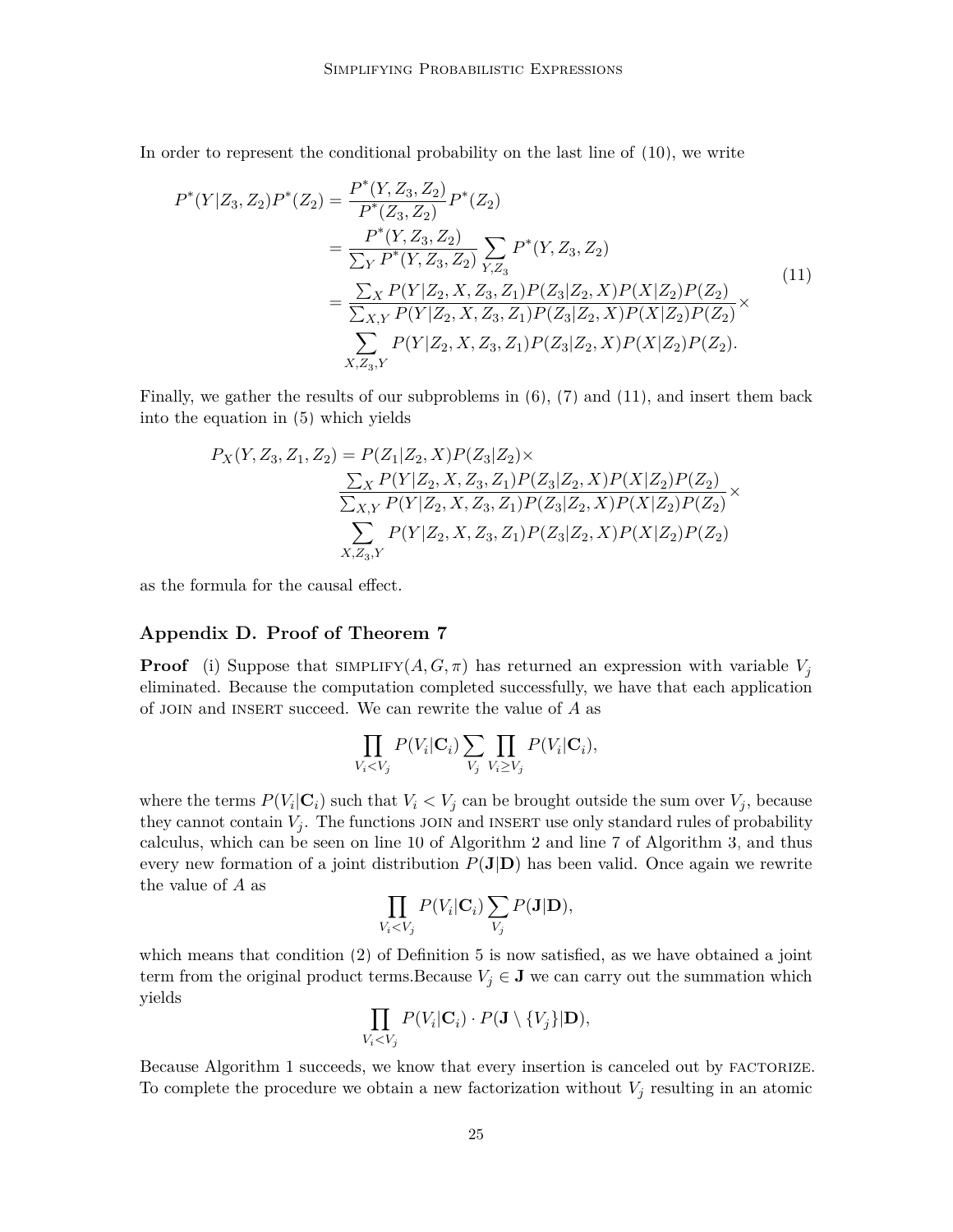expression  $A'$  that no longer contains  $V_j$ . Condition [\(3\)](#page-6-1) of Definition [5](#page-5-1) is satisfied by the definition of insert, because the function always checks the conditional independence with the current summation variable on line [7.](#page-9-0) Both conditions for simplification sets have been satisfied by construction.

(ii) Suppose that there exists a collection of simplification sets of  $A$  with respect to  $V_j$ . For the sake of clarity, assume further that  $V_n = V_j$ . This assumption lets us only consider those terms that are relevant to the simplification of  $V_j$ , as we can always move conditionally independent terms outside the summation and consider only the expression remaining inside the sum. Let us first assume that  $M = \emptyset$ . In this case condition [\(2\)](#page-6-0) simply reads

$$
\prod_{V_i \geq V_j} P(V_i | \mathbf{C}_i) = P(V_j, \dots, V_1 | \mathbf{D}),
$$

and that the product terms are a factorization of the joint term. However, we want to show that they also provide a factorization that agrees with the topological ordering. Because *A* is  $\pi$ −consistent, for any two variables  $V > W$  we have that  $\mathbf{C}_W \subseteq V^{\pi}$  which enables us to consider the summations from  $V_k$  up to  $V_1$  for  $k = 1, \ldots, j - 1$ , which results in

$$
\sum_{V_k,...,V_1} \prod_{V_i \geq V_j} P(V_i | \mathbf{C}_i) = \sum_{V_k,...,V_1} P(V_j,...,V_1 | \mathbf{D}) = P(V_j,...,V_{k+1} | \mathbf{D}).
$$

We obtain for  $k = j - 1, \ldots, 1$ 

$$
P(V_j | \mathbf{C}_j) = P(V_j | \mathbf{D})
$$
  
\n
$$
P(V_j | \mathbf{C}_j) P(V_{j-1} | \mathbf{C}_{j-1}) = P(V_j, V_{j-1} | \mathbf{D})
$$
  
\n
$$
\vdots
$$
  
\n
$$
P(V_j | \mathbf{C}_j) \cdots P(V_2 | \mathbf{C}_2) = P(V_j, \dots, V_2 | \mathbf{D})
$$
  
\n
$$
P(V_j | \mathbf{C}_j) \cdots P(V_2 | \mathbf{C}_2) P(V_1 | \mathbf{C}_1) = P(V_j, \dots, V_1 | \mathbf{D}).
$$
  
\n(12)

From the last and second to last equation we can obtain

$$
P(V_j,\ldots,V_2|\mathbf{D})P(V_1|\mathbf{C}_1)=P(V_j,\ldots,V_1|\mathbf{D}),
$$

and by dividing with the first term from the left hand side we obtain

<span id="page-25-0"></span>
$$
P(V_1|\mathbf{C}_1) = P(V_1|V_j,\ldots,V_2,\mathbf{D}).
$$

In fact, we can do this for any two subsequent equations in [\(12\)](#page-25-0) to obtain

$$
P(V_i|C_i) = P(V_i|V_j, \ldots, V_{i+1}, D), \quad i = 1, \ldots, j-1
$$

Algorithm [1](#page-8-0) operates by starting from  $V_1$ , so we still have to show it succeeds in constructing the joint term. Using the previous results we can rewrite the original equation as

$$
\prod_{V_i \ge V_j} P(V_i | \mathbf{C}_i) = \prod_{V_i \ge V_j} P(V_i | \mathbf{C}_i^*),
$$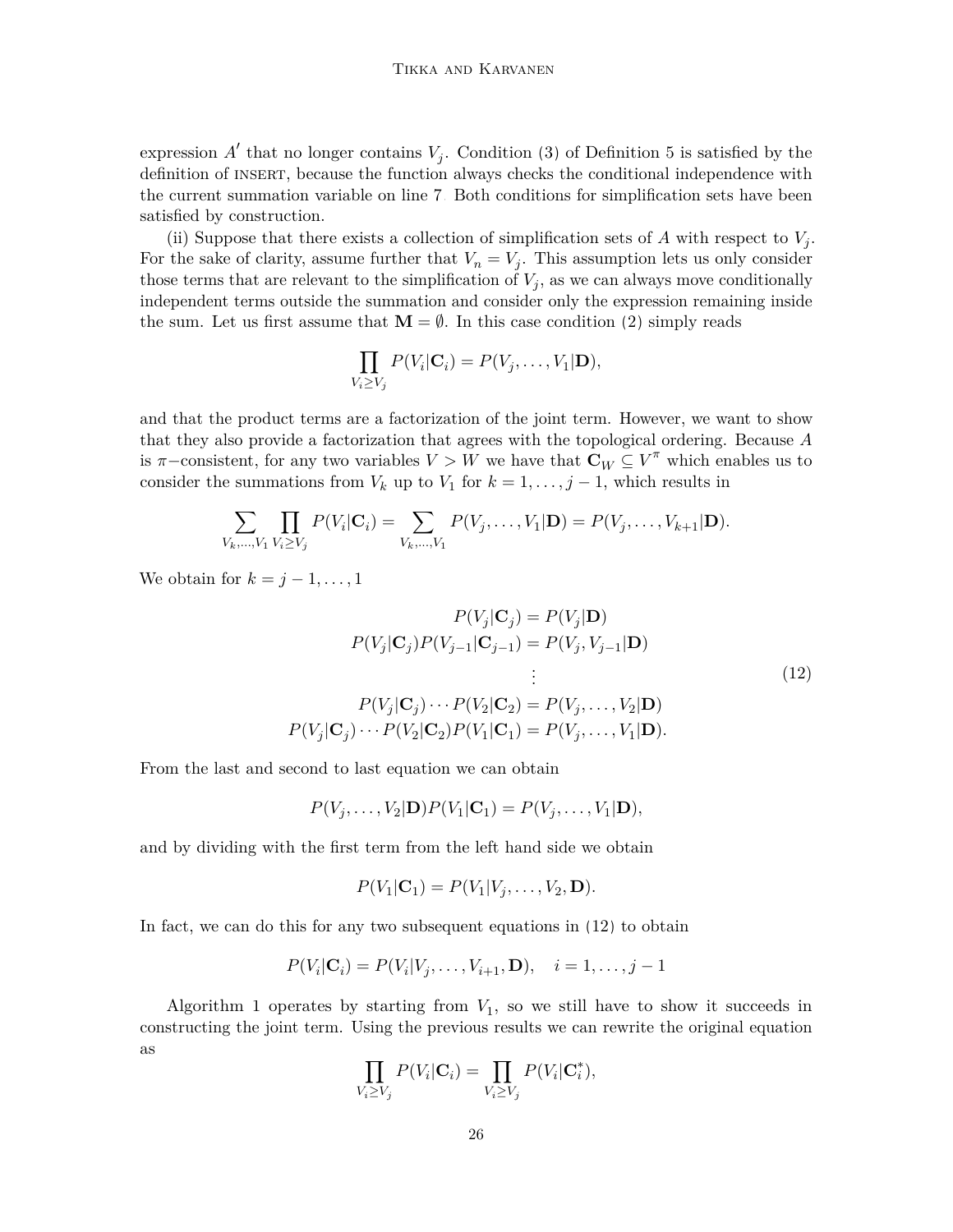where  $\mathbf{C}_i^* = \mathbf{D} \cup \{V_j, \ldots, V_{i+1}\}\$  for  $i < j$  and  $\mathbf{C}_j^* = \mathbf{D}$ . From this we obtain

<span id="page-26-0"></span>
$$
P(V_1 | \mathbf{C}_1) = P(V_1 | \mathbf{C}_1^*)
$$
  
\n
$$
P(V_1 | \mathbf{C}_1^*) P(V_2 | \mathbf{C}_2) = P(V_1, V_2 | \mathbf{C}_2^*)
$$
  
\n
$$
\vdots
$$
  
\n
$$
P(V_1, \dots, V_{j-1} | \mathbf{C}_{j-1}^*) P(V_j | \mathbf{C}_j) = P(V_j, \dots, V_1 | \mathbf{C}_j^*).
$$
\n(13)

The function join will succeed every time since the for-loop starting on line [7](#page-8-0) of Algorithm [2](#page-9-0) will discover the conditional independence properties allowing the previous equalities in [\(13\)](#page-26-0) to take place. Thus Algorithm [1](#page-8-0) will return an atomic expression with the variable  $V_j$ eliminated from the summation set.

Assume now that  $\mathbf{M} \neq \emptyset$  and let  $\mathbf{V} = V[A]$  and. In this case condition [\(2\)](#page-6-0) allows us to write

$$
\prod_{U \in \mathbf{M}} P(U|\mathbf{E}_U) \prod_{V_i \ge V_j} P(V_i|\mathbf{C}_i) = P(\mathbf{V}, \mathbf{M}|\mathbf{D}),
$$

and furthermore, we have that these product terms are a factorization of the joint term. First, we aim to reduce the number of variables in **M** to be considered. This is done because Algorithm [1](#page-8-0) always starts and finishes the construction of the joint term with a variable in **V**. We categorize each  $U$  ∈ **M** into three disjoint sets. We define

$$
\mathbf{M}^- := \{ U \in \mathbf{M} \mid U \notin \bigcup_{k=1}^j \mathbf{C}_k \}, \mathbf{M}^+ := \{ U \in \mathbf{M} \mid U \in \bigcap_{k=1}^j \mathbf{C}_k \} \text{ and }
$$

$$
\mathbf{M}^* := \mathbf{M} \setminus (\mathbf{M}^- \cup \mathbf{M}^+).
$$

First, we show that we can ignore variables in **M**<sup>−</sup> by obtaining a new factorization without them. It follows from the definition of **M**<sup>−</sup> and [\(2\)](#page-6-0) that we can compute the marginalization as follows

$$
P(\mathbf{V}, \mathbf{M} \setminus \mathbf{M}^- | \mathbf{D}) = \sum_{U \in \mathbf{M}^-} P(\mathbf{V}, \mathbf{M} | \mathbf{D})
$$
  
= 
$$
\sum_{U \in \mathbf{M}^-} \prod_{U \in \mathbf{M}} P(U | \mathbf{E}_U) \prod_{V_i \ge V_j} P(V_i | \mathbf{C}_i)
$$
  
= 
$$
\prod_{V_i \ge V_j} P(V_i | \mathbf{C}_i) \sum_{U \in \mathbf{M}^-} \prod_{U \in \mathbf{M}} P(U | \mathbf{E}_U)
$$
  
= 
$$
\prod_{U \in \mathbf{M} \setminus \mathbf{M}^-} P(U | \mathbf{E}_U) \prod_{V_i \ge V_j} P(V_i | \mathbf{C}_i).
$$

We have a new factorization without any variables in **M**<sup>−</sup> . Similarly, we can eliminate the variables in  $M^+$  from our factorization. It follows from the definition of  $M^+$  that for all  $U \in M^+$  we have that  $\mathbf{E}_U \subseteq \mathbf{D}$ . From this we obtain

$$
\prod_{U \in \mathbf{M}^+} P(U|\mathbf{E}_U) = P(\mathbf{M}^+|\mathbf{D}).
$$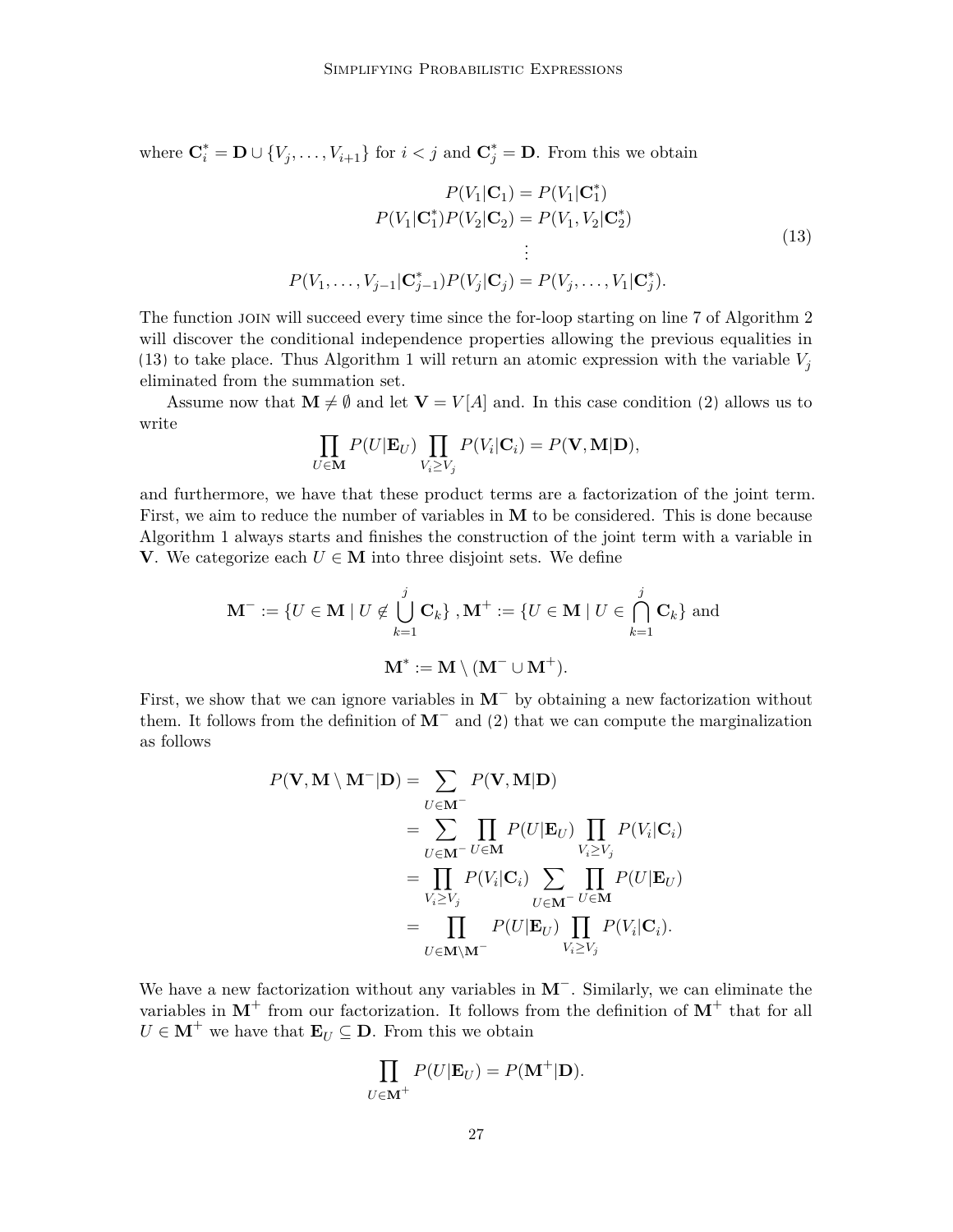We can now write

$$
P(\mathbf{V}, \mathbf{M}^* | \mathbf{D}, \mathbf{M}^+) = \frac{P(\mathbf{V}, \mathbf{M} \setminus \mathbf{M}^-)}{P(\mathbf{M}^+ | \mathbf{D})}
$$
  
= 
$$
\frac{\prod_{U \in \mathbf{M} \setminus \mathbf{M}^-} P(U | \mathbf{E}_U) \prod_{V_i \ge V_j} P(V_i | \mathbf{C}_i)}{\prod_{U \in \mathbf{M}^+} P(U | \mathbf{E}_U)}
$$
  
= 
$$
\prod_{U \in \mathbf{M}^*} P(U | \mathbf{E}_U) \prod_{V_i \ge V_j} P(V_i | \mathbf{C}_i).
$$

Thus it suffices to consider the factorization given by

<span id="page-27-0"></span>
$$
\prod_{U \in \mathbf{M}^*} P(U | \mathbf{E}_U) \prod_{V_i \ge V_j} P(V_i | \mathbf{C}_i) = P(\mathbf{V}, \mathbf{M}^* | \mathbf{D}^*), \tag{14}
$$

where  $\mathbf{D}^* = \mathbf{D} \cup \mathbf{M}^+$ .

Next, we will order the variables in  $M^*$ . For each  $U \in M^*$  we find the largest index  $u \in \{1, \ldots, j-1\}$  such that  $U \in \mathbb{C}_u$ . This choice is well defined, since by definition at least one such index exists. Furthermore, as the product terms in [\(14\)](#page-27-0) are a factorization of the joint term, the conditioning sets are increasing and we have that  $U \notin \mathbf{C}_i$  for all  $i \geq u+1$ . In the case that multiple variables  $U_i \in \mathbf{M}^*$  for some set of indices  $i \in \mathbf{I}$  share the same index *u*, we may redefine  $M^*$  such that  $U_i, i \in I$  are replaced by a single variable  $U_I$  such that  $\prod_{i\in I} P(U_i | \mathbf{E}_{U_i}) = P(U_I | \mathbf{E}_{U_I})$ , where  $\mathbf{E}_{U_I} = \cap_{i\in I} \mathbf{E}_{U_i}$ . Thus we can assume that for any two variables  $U_1, U_2 \in \mathbf{M}^*$  we have that  $u_1 \neq u_2$ . We can now order the variables in  $\mathbf{M}^*$  by their respective indices *u* such that  $U_1 > U_2 > \ldots > U_m$  and  $u_1 < u_2 < \ldots < u_m$ .

Nest we will extend the ordering to include all of the variables in the set **V**. We let  $\mathbf{Q} := \mathbf{V} \cup \mathbf{M}^*$  and find an ordering of this set such that it agrees with induced ordering  $\omega$ of the variables in **V** and with the ordering of the indices  $u_1, \ldots, u_m$ . A new factorization given by this ordering can be defined as follows:

$$
Q_k = \begin{cases} V_{k-m} & k > u_m, \\ V_{k-l} & u_l < k < u_{l+1}, \\ V_k & k < u_1, \\ U_l & k = u_l. \end{cases} \quad \mathbf{D}_k = \begin{cases} \mathbf{C}_{k-m} & k > u_m, \\ \mathbf{C}_{k-l} & u_l < k < u_{l+1}, \\ \mathbf{C}_k & k < u_1, \\ \mathbf{E}_{U_l} & k = u_l. \end{cases}
$$

We can now rewrite the factorization of [\(14\)](#page-27-0) as

$$
\prod_{k=1}^{n+m} P(Q_k | \mathbf{D}_k) = P(\mathbf{Q} | \mathbf{D}^*),\tag{15}
$$

We can now apply the same procedures as in the case of  $M = \emptyset$  with the exception that INSERT succeeds where JOIN fails with terms containing  $Q_k$  and  $Q_{k+1}$  when  $k = l - 1$  for all  $l = 1, \ldots, m$ . The success of INSERT is guaranteed by condition [\(3\)](#page-6-1), as the function will find this conditional independence on line [10](#page-8-0) of Algorithm [3.](#page-10-0) Also, FACTORIZE will remove all additional terms that were introduced in the process, which is made possible by condition [\(3\)](#page-6-1) and the definition of the factorization of  $P(\mathbf{Q}|\mathbf{D}^*)$ . After the summation over  $V_j$  is carried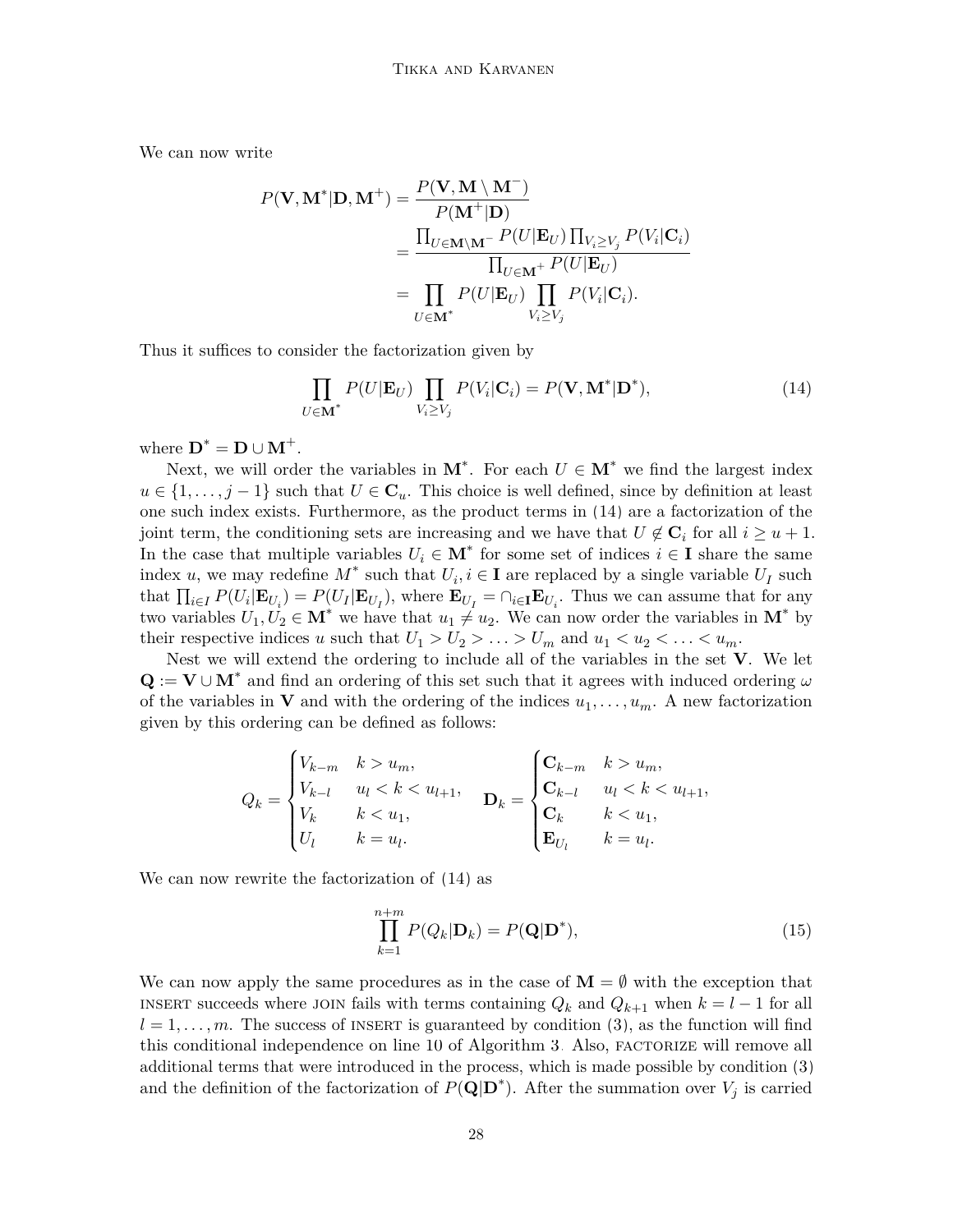out, the conditional independence between  $V_j$  and the variables  $U \in \mathbf{M}^*$  ensures that their respective terms are equal to the original factorization before the summation was carried out when the new factorization is constructed so that it agrees with the ordering of the set **Q**. Thus an atomic expression is returned with the variable  $V_i$  eliminated with the same value as the original atomic expression.

#### **References**

- <span id="page-28-10"></span>D. H. Bailey, Borwein J. M., and D. A. Kaiser. Automated simplification of large symbolic expressions. *Journal of Symbolic Computation*, 60:120–136, 2014.
- <span id="page-28-1"></span>E. Bareinboim and J. Pearl. Causal inference by surrogate experiments: z-identifiability. In N. de Freitas and K. Murphy, editors, *Proceedings of the Twenty-Eight Conference on Uncertainty in Artificial Intelligence*, pages 113–120. AUAI Press, 2012.
- <span id="page-28-3"></span>E. Bareinboim and J. Pearl. Meta-transportability of causal effects: a formal approach. In *Proceedings of the 16th International Conference on Artificial Intelligence and Statistics*, pages 135–143, 2013a.
- <span id="page-28-2"></span>E. Bareinboim and J. Pearl. A general algorithm for deciding transportability of experimental results. *Journal of Causal Inference*, 1:107–134, 2013b.
- <span id="page-28-6"></span>C. M. Bishop. *Pattern Recognition and Machine Learning*. Springer, 2006.
- <span id="page-28-8"></span>J. Carette. Understanding expression simplification. In *Proceedings of the 2004 International Symposium on Symbolic and Algebraic Computation*, pages 72–79, New York, 2004. ACM.
- <span id="page-28-4"></span>D. Geiger, T. Verma, and J. Pearl. Identifying independence in Bayesian networks. *Networks*, 20(5):507–534, 1990.
- <span id="page-28-0"></span>Y. Huang and M. Valtorta. Pearl's calculus of intervention is complete. In *Proceedings of the 22nd Conference on Uncertainty in Artificial Intelligence*, pages 217–224. AUAI Press, 2006.
- <span id="page-28-11"></span>A. Hyttinen, F. Eberhardt, and M. Järvisalo. Do-calculus when the true graph is unknown. In *Proceedings of the 31st Conference on Uncertainty in Artificial Intelligence*, pages 395–404. AUAI Press, 2015.
- <span id="page-28-5"></span>D. Koller and N. Friedman. *Probabilistic Graphical Models: Principles and Techniques*. The MIT Press, 2009.
- <span id="page-28-7"></span>S. L. Lauritzen and D. J. Spiegelhalter. Local computations with probabilities on graphical structures and their application to expert systems. *Journal of the Royal Statistical Society, Series B (Methodological)*, 50(2):157–224, 1988.
- <span id="page-28-9"></span>Maxima. Maxima, a computer algebra system. version 5.34.1, 2014. URL [http://maxima.](http://maxima.sourceforge.net/) [sourceforge.net/](http://maxima.sourceforge.net/).